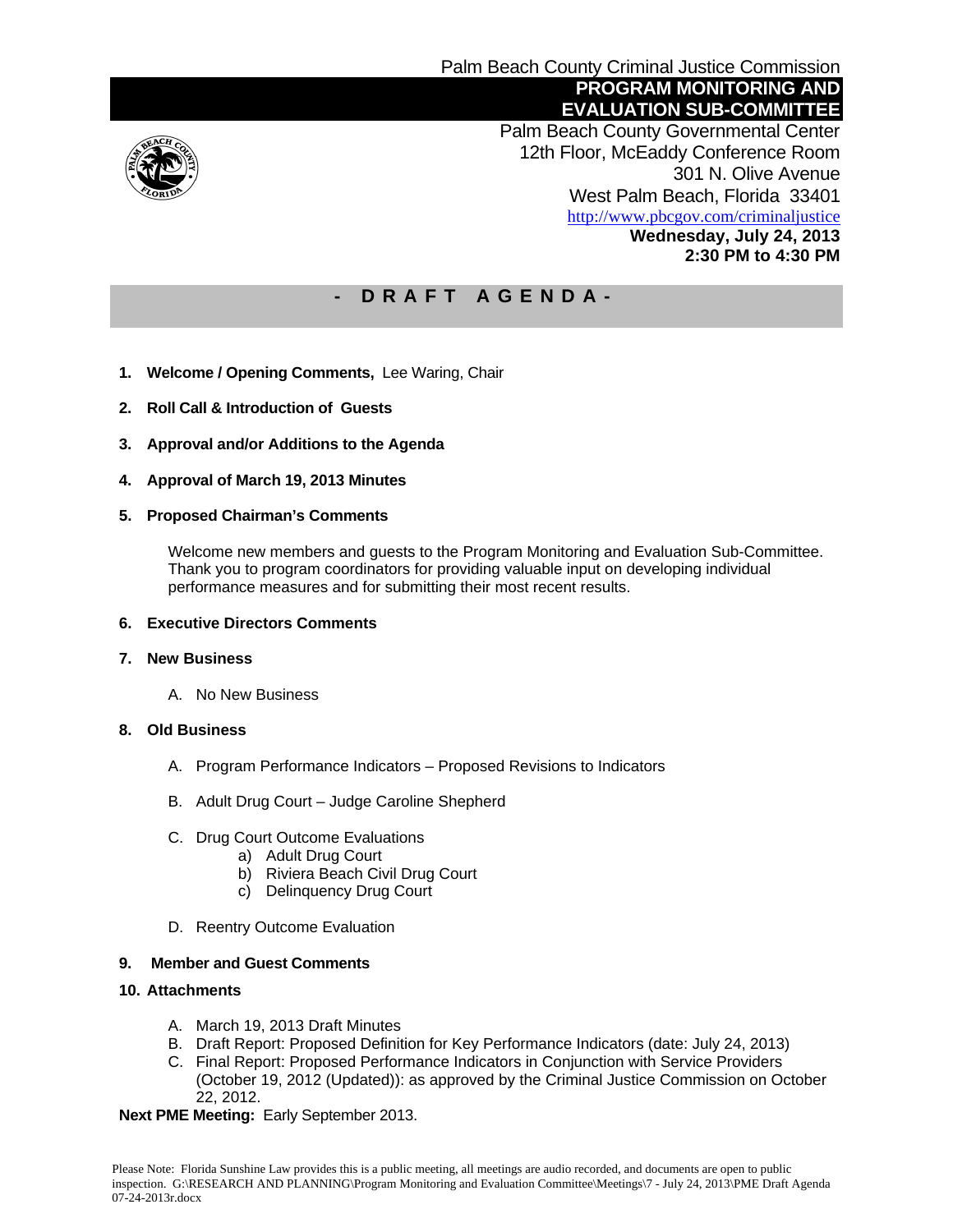

Palm Beach County Criminal Justice Commission  **PROGRAM MONITORING AND EVALUATION SUB-COMMITTEE** 

 Palm Beach County Governmental Center 10th Floor, CJC Conference Room 301 N. Olive Avenue West Palm Beach, Florida 33401 http://www.pbcgov.com/criminaljustice **Tuesday, 12:00 pm, March 19, 2013** 

## **- DRAFT MINUTES-**

### **Members:**

Lee Waring, Chair Jim Barr, Criminal Justice Commission Carey Haughwout, Public Defender

### **Guests:**

Cristy Altaro, Court Administration Ronald Alvarez, Judge, 15<sup>th</sup> Judicial Circuit Jennifer Loyless, Public Defender Felicia Scott, Riviera Beach Civil Drug Court Tony Spaniol, Palm Beach County Youth Affairs Twila Taylor, Palm Beach County Youth Affairs Dorrie Tyng, Adult Drug Court

### **Staff**:

Michael Rodriguez, Executive Director Damir Kukec, Research & Planning Manager Rosalind Murray, Criminal Justice Program Development Specialist Brenda Oakes, Youth Violence Prevention Planning Coordinator Craig Spatara, RESTORE Program Manager Becky Walker, Criminal Justice Manager

### **1. Welcome / Opening Comments,** Lee Waring, Chair

#### **2. Roll Call & Introduction of Guests**

#### **3. Approval and/or Additions to the Agenda**

The approval and/or additions to the agenda were done out of order (at the end of the SOW discussion under New Business). The agenda was approved with no additions or deletions.

#### **4. Approval of October 10, 2012 Minutes**

The approval of the minutes was done out of order (at the end of the SOW discussion under New Business). The minutes from the October 10, 2012 meeting were approved without amendments.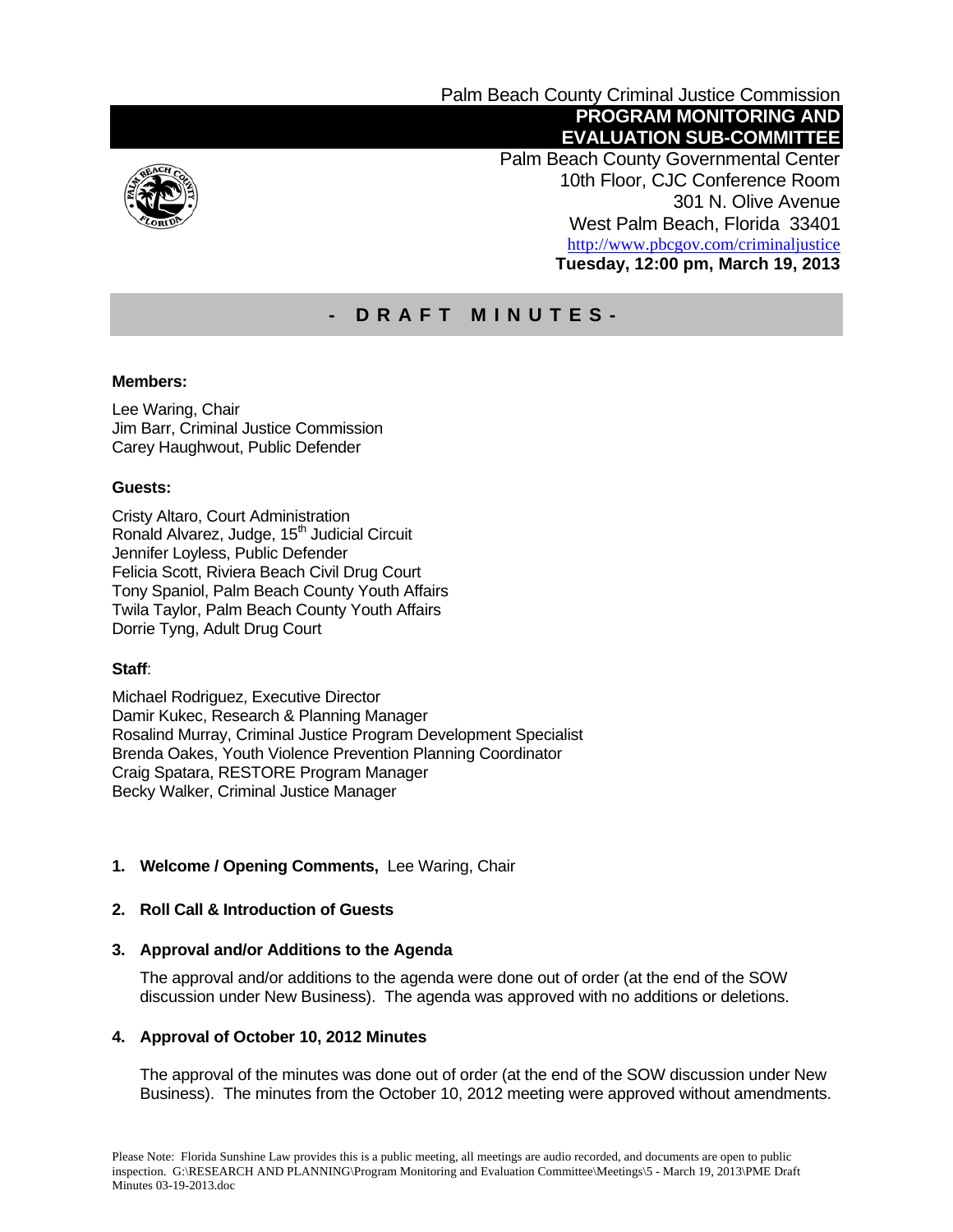**5. Chairman's Comments**: Mr. Waring welcomed members and guests to the meeting and asked Damir Kukec to introduce the first item on the agenda: the Scope of Work.

### **6. New Business**

A. Scope of Work of the PME Sub-Committee

Damir Kukec referred to the draft of Scope of Work of the PME sub-committee included in the packet. First, he talked about the purpose of the committee, its membership, and the authorities granted to the Criminal Justice Commission under the ordinance that in turn give weight to the PME SUB-committee. And lastly, Mr. Kukec talked about the scope of work or how the PME will operate as a committee. Michael Rodriguez added the importance of having a scope of work and knowing what to focus on, with which Mr. Waring agreed. Mr. Waring would like to get directions from the committee to bring back to the CJC. The committee then discussed the draft in detail and amended it accordingly. Specifically, the committee voted and agreed to keep the SOW narrow and seek direction from the CJC in terms of which programs to evaluate. Also, upon the recommendation of Mr. Waring, the committee voted and agreed to amend the meeting schedule to "bi-annual and as needed" basis.

B. Highridge Evaluation

The committee discussed what to do with the Highridge report. It was presented to the CJC which sent it back to the PME to review. A question was raised whether the report should have been done in the first place since Highridge is not funded by the CJC. Tony Spaniol stated that years ago, they had wanted to have an evaluation done to determine the effectiveness of their program and reached out to CJC staff. He said the report and the data collected were helpful in showing that what they are doing is effective, and Barbara Taylor concurred. Ms. Haughwout noted that they should be careful in using the term "evaluation" and agrees that the Highridge report is educational, but it is not an evaluation. After further discussion, Mr. Waring recommended and the committee agreed that the report be returned to the subcommittee and the program that originally requested for it (Highridge) with no action taken at the PME.

#### **7. Old Business**

A. Program Performance Indicators – First Report by Programs

Mr. Kukec reminded the committee that in October 2012 the PME met with the various drug court and reentry program coordinators and providers in the county to review previously compiled statistics/baseline data on recidivism in addition to programmatic data and set up performance indicators. Mr. Kukec had requested data updates from the all the programs in preparation for the annual planning meeting. He asked the program coordinators to provide a summary of the information they provided.

- B. Drug Court Outcome Evaluations
	- a) Adult Drug Court

Dorrie Tyng reported data as of February 28, 2013. She stated that the Adult Drug Court met the program's three goals: 1) Caseload (per year) of 180 participants (average caseload for FY13 is 189 participants); 2) Graduation rate of 50% (57% graduation rate since November 2000); and 3) 15% or less of graduates not arrested and convicted of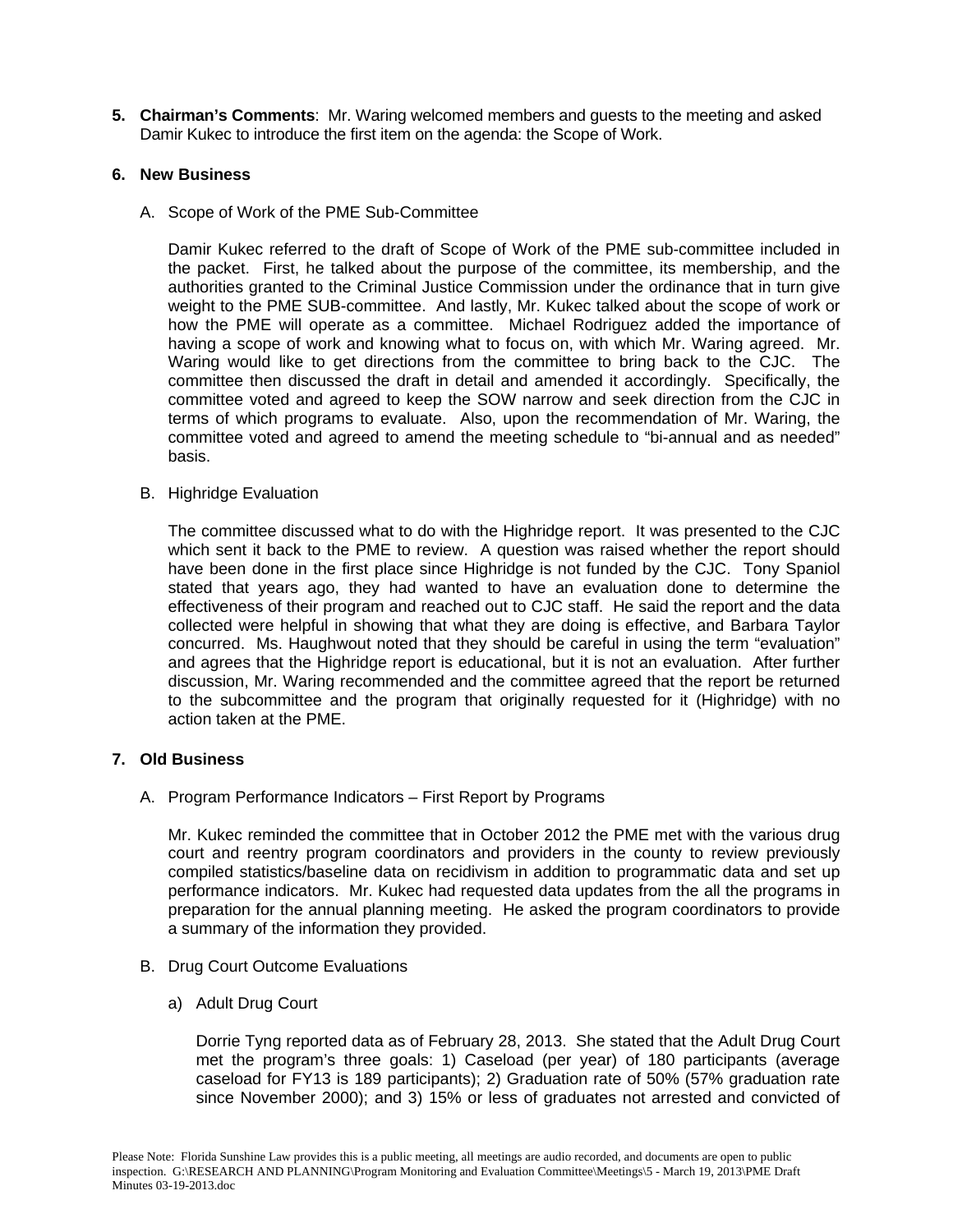serious crime within three years after graduation (10% of graduates arrested). She noted that the program has been following the state's minimum standard at 10%.

There was a discussion to clarify what is the reporting period. Mr. Kukec stated today's report is the baseline, i.e., the first report based on what the PME has asked for. He also requested the PME to define the performance indicators define the performance indicators and give direction as to how much interaction can he have with the program coordinators. Mr. Kukec added that the committee recognizes that different programs will report differently, and clarified that the minimal standards are indicators, not goals.

b) Riviera Beach Civil Drug Court

Felicia Scott reported data for the 6-month period of October 1, 2012 to February 28, 2013 based on 25 petitions filed. As Ms. Scott reported data only for the last 6 months and not from inception of the program, she expressed that the data is not really able to capture the success of the program. The committee agreed to clarify its definition of reporting period. Mr. Kukec also asked permission from the committee to work with the programs regarding this issue.

c) Delinquency Drug Court

Cristy Altaro presented data as of March 2013. She reported data from time of inception but noted that she can break down the numbers per year. She raised the issue of how to measure recidivism being that Delinquency Drug Court measures recidivism differently from Adult Drug Court. The committee agreed that it should be measured uniformly across the programs for consistency. Mr. Kukec offered to work with the programs in hammering out standardized measures based on the minimum performance guidelines.

C. Reentry Outcome Evaluation

Craig Spatara reported data from inception on the RESTORE program as of January 15, 2013. Sixty-nine percent of the clients have been active at some point since they left Sago Palm; 21% were rearrested; and rearrest rate was cut in half to 10% for clients who had at least minimal contact with the program. Mr. Rodriguez requested for non-RESTORE numbers also. At this point, Ms. Haughwout remarked that although measuring the minimum performance indicators is important, it is also important to include other information relevant to the program outside the standard measures. Brenda Oakes also commented not to focus only on measuring rearrest or reoffense, pointing out, for example the fact that almost 70% of RESTORE's released clients were active at some point was incredible.

#### **8. Member and Guest Comments**

Mr. Kukec reaffirmed with the committee his task of working with the program coordinators in finding a way to standardize measures based on minimal performance indicators. Mr. Waring added having to readjust timeframes for certain programs for which six months, for example, is too short to reflect effectiveness of the program, to make it valid.

### **9. Adjournment**

**Next Meeting:** To be determined.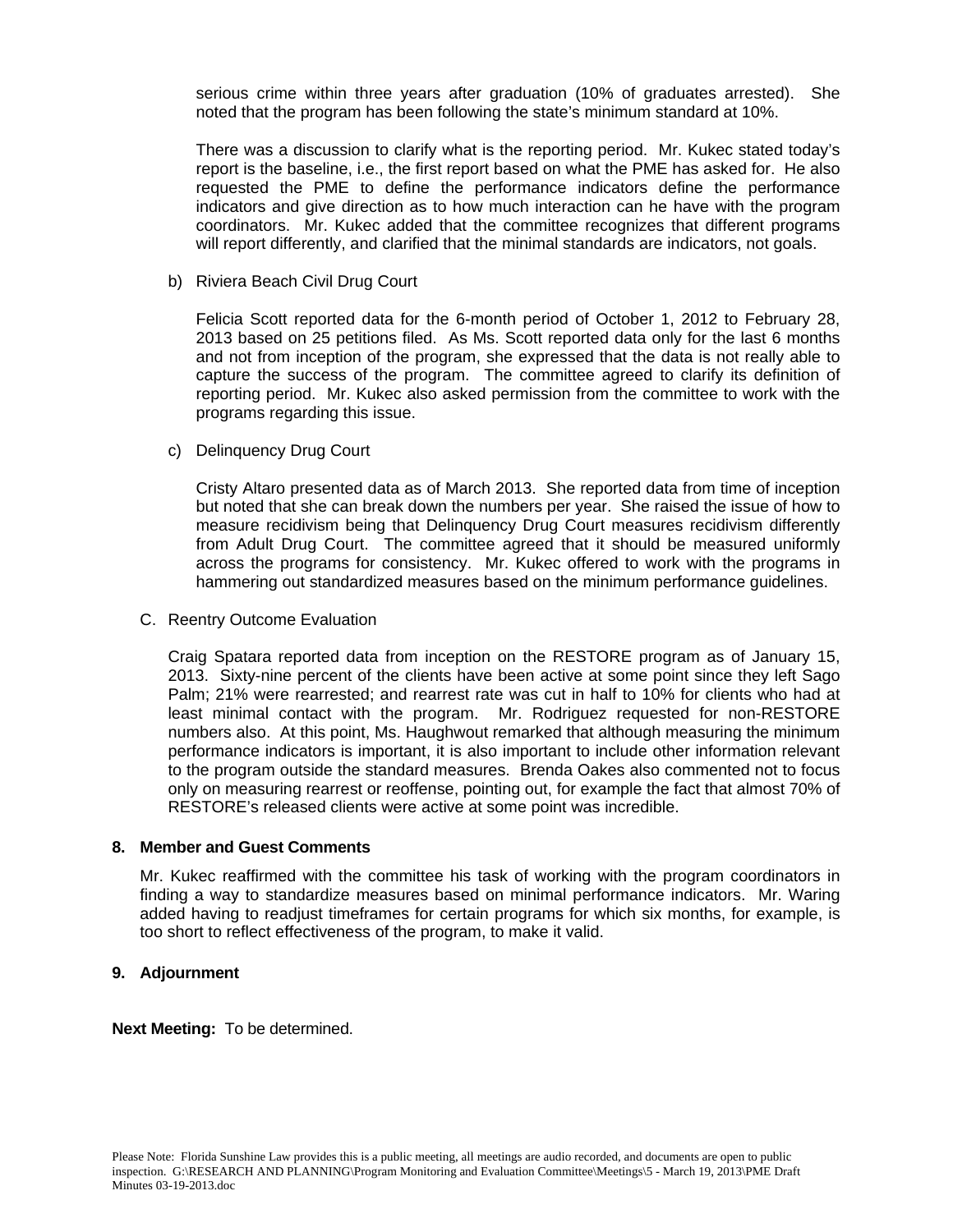



# Final Draft Report:

# Proposed Definition for Key Performance Indicators

# (Updated)

# Performance Monitoring & Evaluation Sub-Committee Report to the Criminal Justice Commission

Prepared by:

Damir Kukec Research and Planning Manager Research and Planning Unit Criminal Justice Commission

For

Chair Lee Waring Program Monitoring and Evaluation Sub-Committee

July 24, 2013

G:\RESEARCH AND PLANNING\Program Monitoring and Evaluation Committee\Performance Reports\Proposed Definition - Performance Indicators - PME & SP (July 24, 2013).docx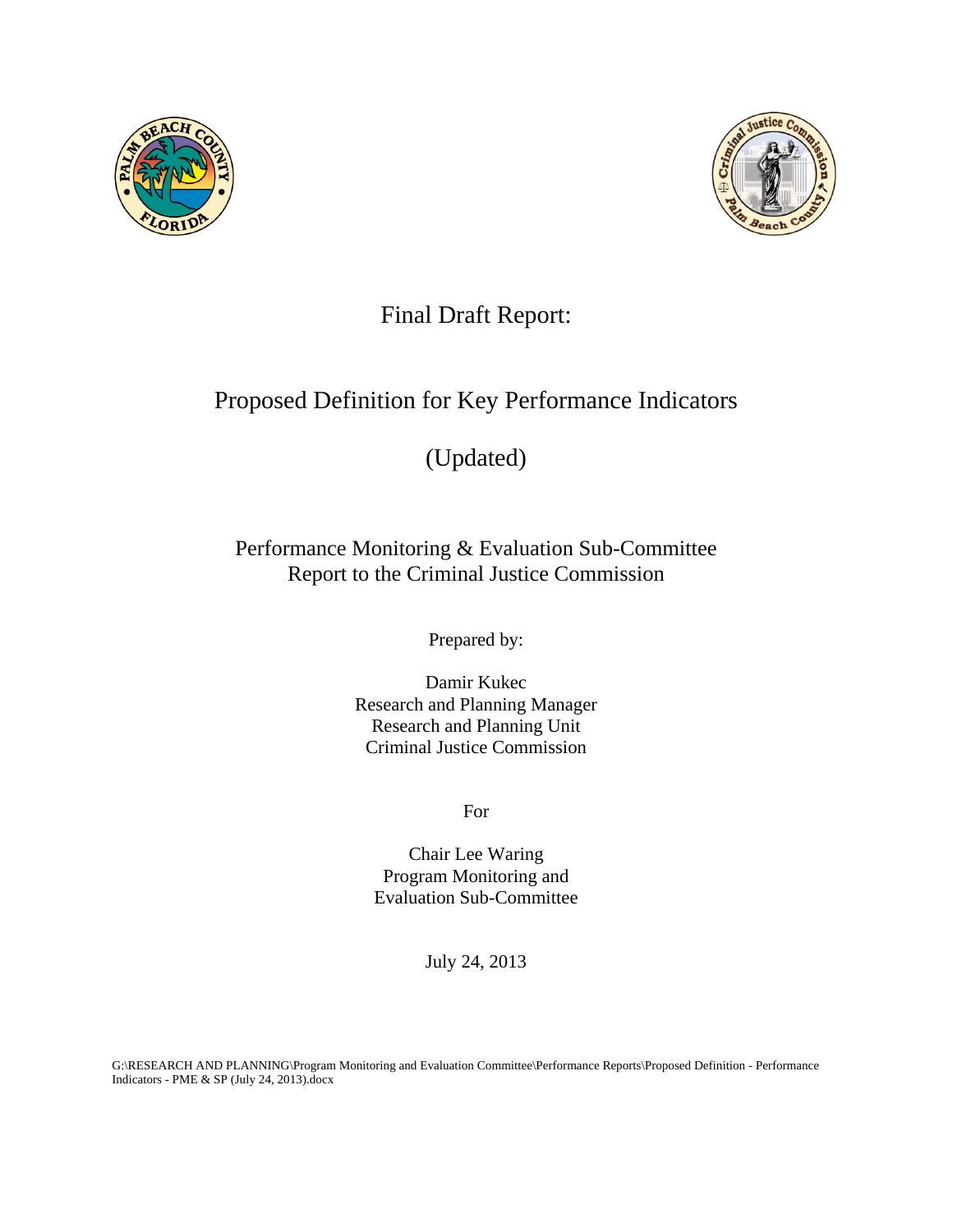# **Table of Contents**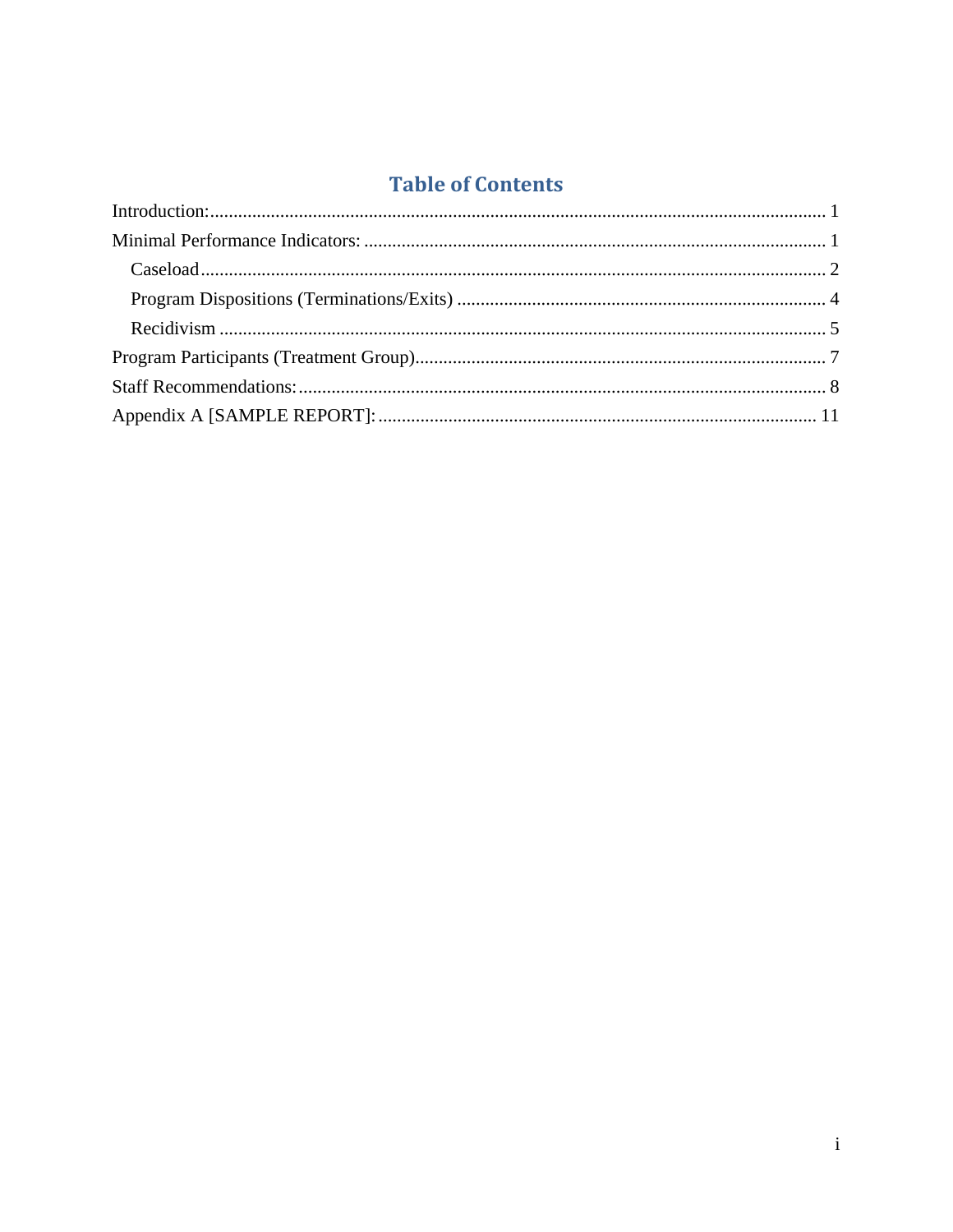### **Introduction:**

Over the last year, the Program Monitoring and Evaluation Sub-Committee have studied and considered various methods to monitor the activities of programs funded by the Criminal Justice Commission. Various studies and proposals have been completed and considered to-date; and following the March 19, 2013 Sub-Committee meeting, staff was directed to further refine standards already approved by the Sub-Committee and the Criminal Justice Commission.

As a result, staff prepared a draft report (dated May 15, 2013) that *operationalised* the minimal performance indicators discussed at length during the March 19, 2013 meeting. This draft report was first distributed to members of the Sub-Committee and then to program managers from the Adult Pre-Trial Drug Court, Delinquency Drug Court (Juvenile Court), Riviera Beach Civil Drug Court, and the Reentry Program. This version of the minimal performance indicators was developed with the benefit of constructive feedback received from Sub-Committee members and program managers.

It is important to note that although the draft recommends that specific changes be made to inclusionary categories (i.e., tracking ALL program participants rather than only those that successfully complete programming for the purpose of reporting recidivism); this report does not change the performance levels established by the Sub-Committee that were subsequently approved by the Criminal Justice Commission. The draft report recommends and specifies the minimal data requirements; how data are to be transmitted to the Criminal Justice Commission; and the calculations that would be computed by Criminal Justice Commission staff.

The Sub-Committee identified three minimal performance indicators and specific desired levels<sup>1</sup>: 1) caseload, 2) termination/exits<sup>2</sup>, and 3) recidivism. This report proposes a method to calculate the above noted performance indicators for the Criminal Justice Commission. This report is not intended to evaluate the current performance standards of the relevant programs; and it does not recommend or advocate that programs change their reporting methods or requirements for other purposes and for other county, state, federal, and/or non-government funders.

### **Minimal Performance Indicators:**

The proposed minimal performance indicators in this draft report would provide a standard **benchmark** for each program. As noted by the Sub-Committee Chair, the performance indicators would be used by the Sub-Committee to monitor programming, to make recommendations that would enhance programming, and to report to the Criminal Justice Commission. These data may also help program managers to inform future grant/funding from agencies other than the Commission. Finally, as a funder, the Criminal Justice Commission

1

<sup>&</sup>lt;sup>1</sup> Kukec, Damir., Final Report: Proposed Performance Indicators in Conjunction with Service Providers, Approved by the Criminal Justice Commission on October 22, 2012 (dated October 19, 2012 (updated)).

<sup>&</sup>lt;sup>2</sup> This previously included "graduation" rates.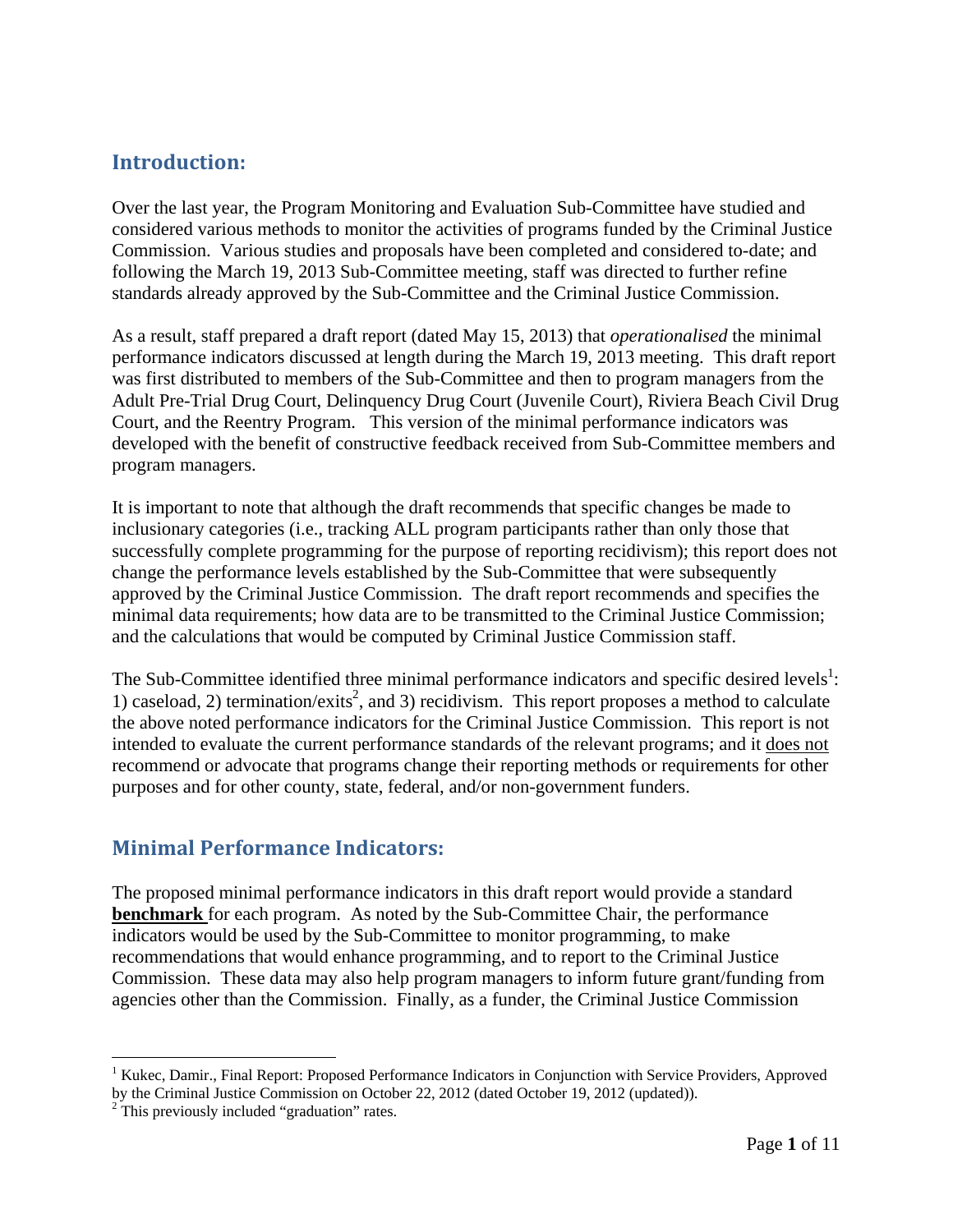would be able to report their return on investment (ROI) to the Palm Beach County Board of County Commissioners.

### **Caseload**

Understanding how many program participants were provided services or programming during a period of time is vital to understanding how the program is working. Caseload data would include all program participants that were enrolled in programming during a specific timeframe, regardless of when they entered or exited programming.

Caseload data may be used to compute a number of important variables; such as: unit costs, revenues when fees are collected, admissions, exits, total population served, average daily population, and percent capacity. Percent capacity refers to the average daily population divided by program capacity (as identified by programs). The following table provides an example of the type of data that would be required for reporting fiscal year 2012 (October 1, 2011 to September 30, 2012) for Commission staff to compute the variables noted above.

| Participant ID | Included (YES/NO) | <b>Start Date</b> | <b>End Date</b> | Disposition |
|----------------|-------------------|-------------------|-----------------|-------------|
| P <sub>1</sub> | <b>YES</b>        | 01-OCT-2010       | 30-MAR-2012     | Successful  |
| P <sub>2</sub> | <b>YES</b>        | 01-JAN-2012       | 01-APR-2012     | Successful  |
| P <sub>3</sub> | NO.               | $01-OCT-2010$     | 30-MAR-2011     | Failed      |
| <b>P4</b>      | <b>YES</b>        | 30-MAR-2012       | $01$ -JUN-2013  | Failed      |
| P <sub>5</sub> | NO.               | 15-JAN-2013       | 01-JUN-2013     | Transferred |
| P <sub>6</sub> | NO.               | 01-JUN-2013       |                 | Enrolled    |
| P7             | <b>YES</b>        | 01-OCT-2010       |                 | Enrolled    |
| P <sub>8</sub> | <b>YES</b>        | 30-AUG-2011       |                 | Enrolled    |
| P <sub>9</sub> | <b>YES</b>        | 01-JAN-2012       |                 | Enrolled    |
| <b>P10</b>     | <b>YES</b>        | 30-AUG-2011       | 15-JAN-2013     | Successful  |

**Table 1: Example of Data Required to Compute Caseload Variables** 

\* Date of Extract (October 1, 2012). End dates are blank for those that are still enrolled as of October 1, 2012.

In the above example, the data includes ten program participants as of October 1, 2013 for the fiscal year 2012. Using these parameters, seven out of the ten would be included in the review period examining caseload and other performance indicators.

The following describes how "average daily population" and "% capacity" would be computed by staff. For example, Adult Drug Court reported that the program's desired caseload is approximately 180 court participants per year and since the program is typically 12 months in duration, we would estimate that their monthly "average daily population" should be approximately 180 court participants<sup>3</sup>:

 $\overline{a}$  $3$  See October 22, 2012 final report on Proposed Performance Indicators (in footnote 1 above).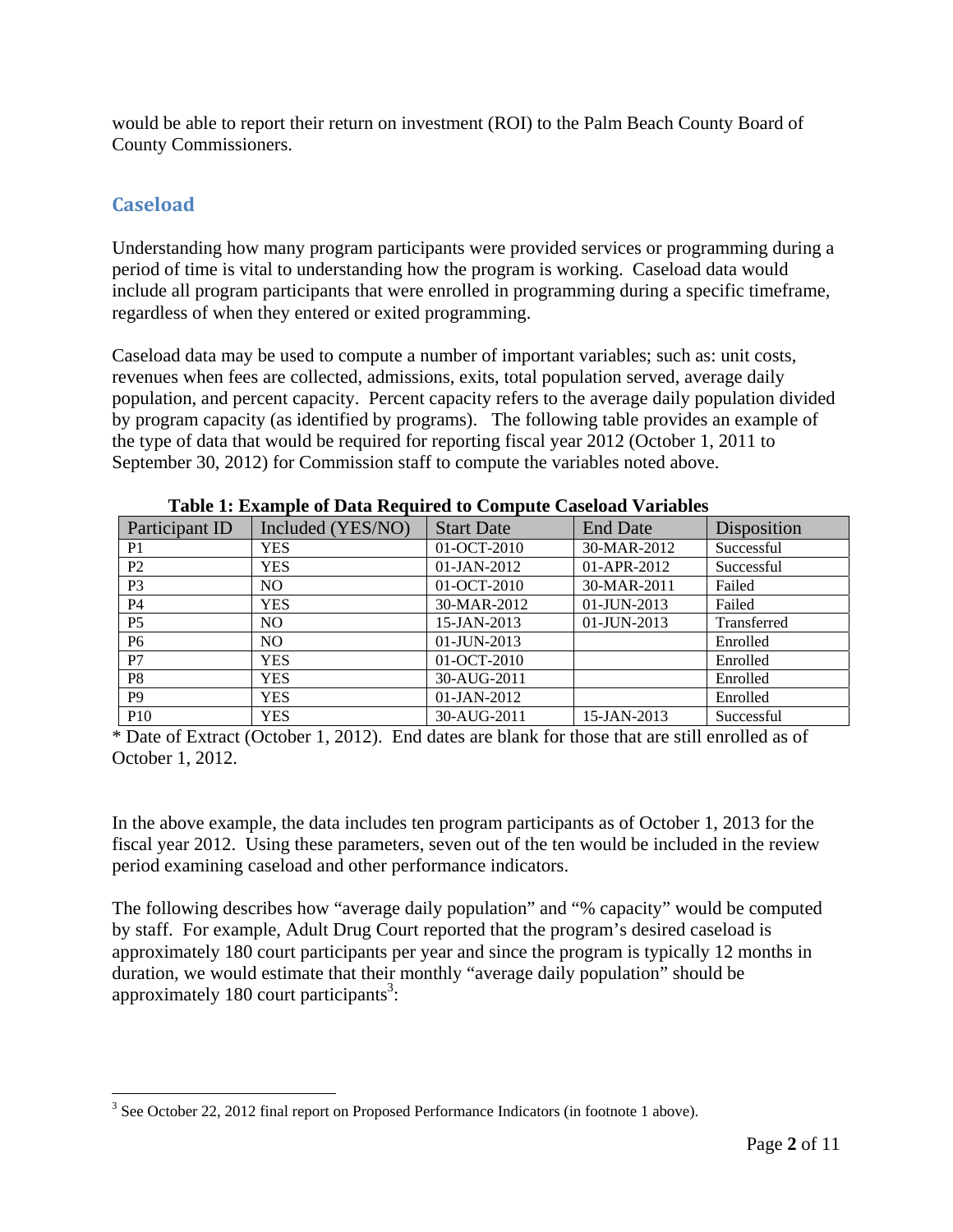### *Formula:*

Number participants \* Number days / Number days = *Average Daily Population (ADP)*

 $180 * 31$  days in July / 31 days in July = 180 ADP for July

### *Formula:*

 $\overline{a}$ 

ADP / Capacity *= % Capacity* 

 $180 / 180 * 100 = 100 %$ 

**Data Requirements:** in order to calculate caseload variables, such as average daily population (ADP) or % Capacity, programs would be required to provide four data variables: unique identification number for each program participant (numeric/string<sup>4</sup>), program start date (date) and program end date (date), and program capacity (numeric). This includes all program participants during a three year period regardless of program admission date, program exit date, or if they are still enrolled during the date of data extract. If programs have not been operational for three years or more, programs would be required to provide all available caseload data. Those program participants that are still enrolled at the end of the review period should leave the end date blank; unless they are aware when program participants are estimated to exit.

<sup>&</sup>lt;sup>4</sup> Denotes data format required/desired by Commission staff - string can include alpha/numeric characters.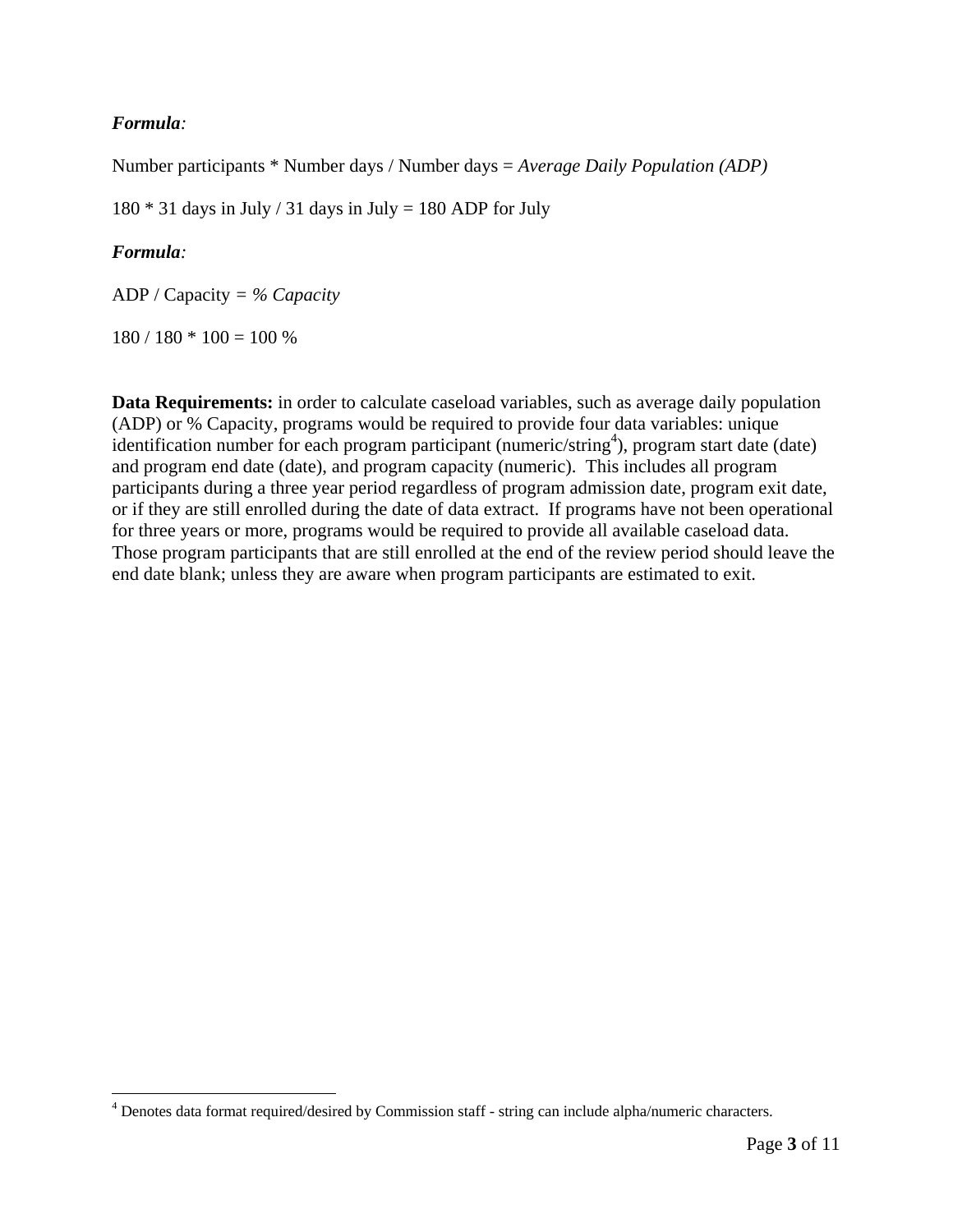### **Program Dispositions (Terminations/Exits)**

From this point forward, terminations/exits will be referred to as program dispositions. This measures the volume of program participants exiting from all aspects of programming over a period of time. In general, participant "dispositions" from programming may include: successful completion (or graduation), voluntary exit (if applicable), removed from programming due to lack of compliance, arrested during programming, or deceased. These data will be used to calculate different disposition rates. For example, if during the last three years there were 100 exits from the Re-entry Program and 98 program participants successfully completed the prerelease program; we would calculate the *graduation rate* as follows:

### *Formula:*

 $\overline{a}$ 

Successful Exits / Total Exits *= % Graduation* 

 $98 / 100 * 100 = 98 %$ 

**Data Requirements**: this indicator would be calculated by examining a group of participants "dispositions" from programming going back at least three years<sup>5</sup> or all "dispositions" from programming for available years – for those programs that have been in existence for less than three years. If the program participant did not exit programming during the reporting year, their "disposition" would be listed as "enrolled" and the end date may be left blank.

<sup>&</sup>lt;sup>5</sup> Most standard County Service Contract language requires service providers to maintain records for three years following contract termination and it reflects the time periods identified in the approved performance indicator levels in the above noted report. Three years would be based on the start date of the most current Service Contract (County Fiscal Year). For example, a contract start date of October 1, 2012 would require programs to provide data that covers terminations/exits between October 1, 2009 and September 30, 2012.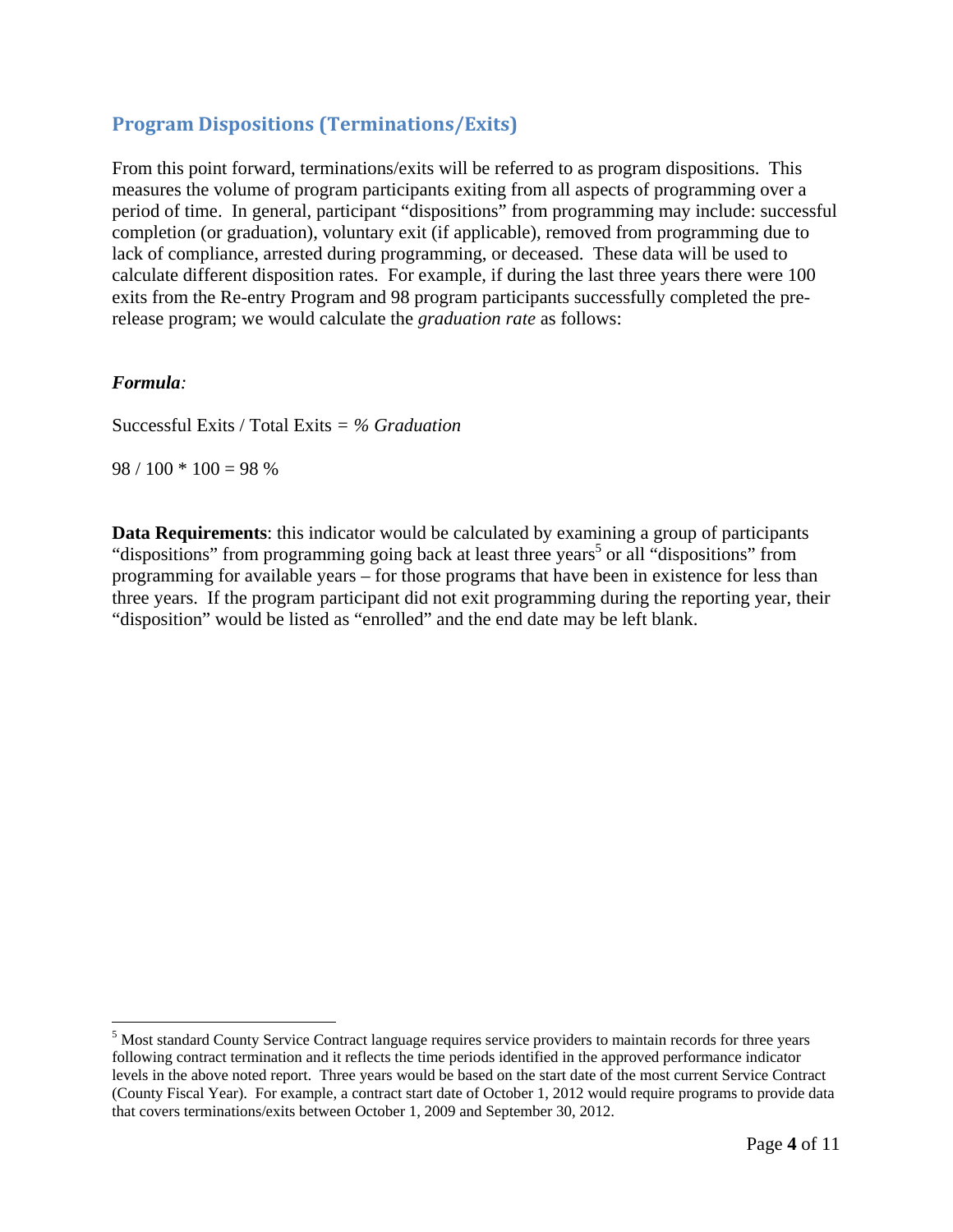### **Recidivism**

Recidivism can be a complicated social science construct; therefore, some further explanation concerning its components is necessary. In his seminal work titled Recidivism, Dr. Maltz states that "Recidivism is normally measured in terms of the time interval between two events: time of release and time of recidivism"<sup>6</sup> Overall, recidivism has six components that should be considered:

- 1. **First Event**: this identifies the specific event date that will be used to start tracking program participants (e.g., program start date, program exit date, etc); and will be used to determine if program participants recidivate. For example, program participants that have one or more arrest (arrest date) that results in a conviction (or adjudicated delinquent) after exiting a program would be considered a recidivist.
- 2. **Second Event**: this identifies the specific event dates that will be used to determine if the event occur before, during or after program exit date. The second event may include date of arrest, date of charge filing, date of conviction (with or without specific charge), and even date of incarceration (even discerning between jail sentenced and prison sentenced). Those participants "that do not recidivate do not experience the second event."
- 3. **Program Participant Group (Cohort)**: this identifies a group of program participants that are being studied. Typically, the cohort identifies a group within specific categories as well as over time. For example, program participants enrolled in programming between October 1, 2013 and September 30, 2014 can include 100 program participants. More will be said below about the definition of cohort within the context of program participants.
- 4. **Follow-up**: this identifies how long program participants (or cohorts) are going to be followed after a specific event date (e.g., program exit date to date of first conviction). Typically, 90 days, one year, three years, and five years following periods after the first event date are used in most research studies and official statistics published by criminal justice agencies.
- 5. **Levels of Recidivism**: Dr. Maltz describes several different levels of recidivism (see page 65 of his book). The levels are described verbatim below:

"They are listed in order of the most restrictive to least restrictive definition.

– Arrest and Conviction. The time interval runs from date of release to

http://www.nij.gov/topics/corrections/recidivism/measuring.htm*.* 

 $\overline{a}$ 

<sup>6</sup> Maltz, D. Michael., ([1984], 2001) *Recidivism*, Academic Press, Inc, Florida. Internet edition available at: http://www.uic.edu/depts/lib/forr/pdf/crimjust/recidivism.pdf Dr. Maltz provides a number of Recidivism can be defined on various levels, which will be described in the text below. This work is cited by the National Institute of Justice in their discussion on *Measuring Recidivism*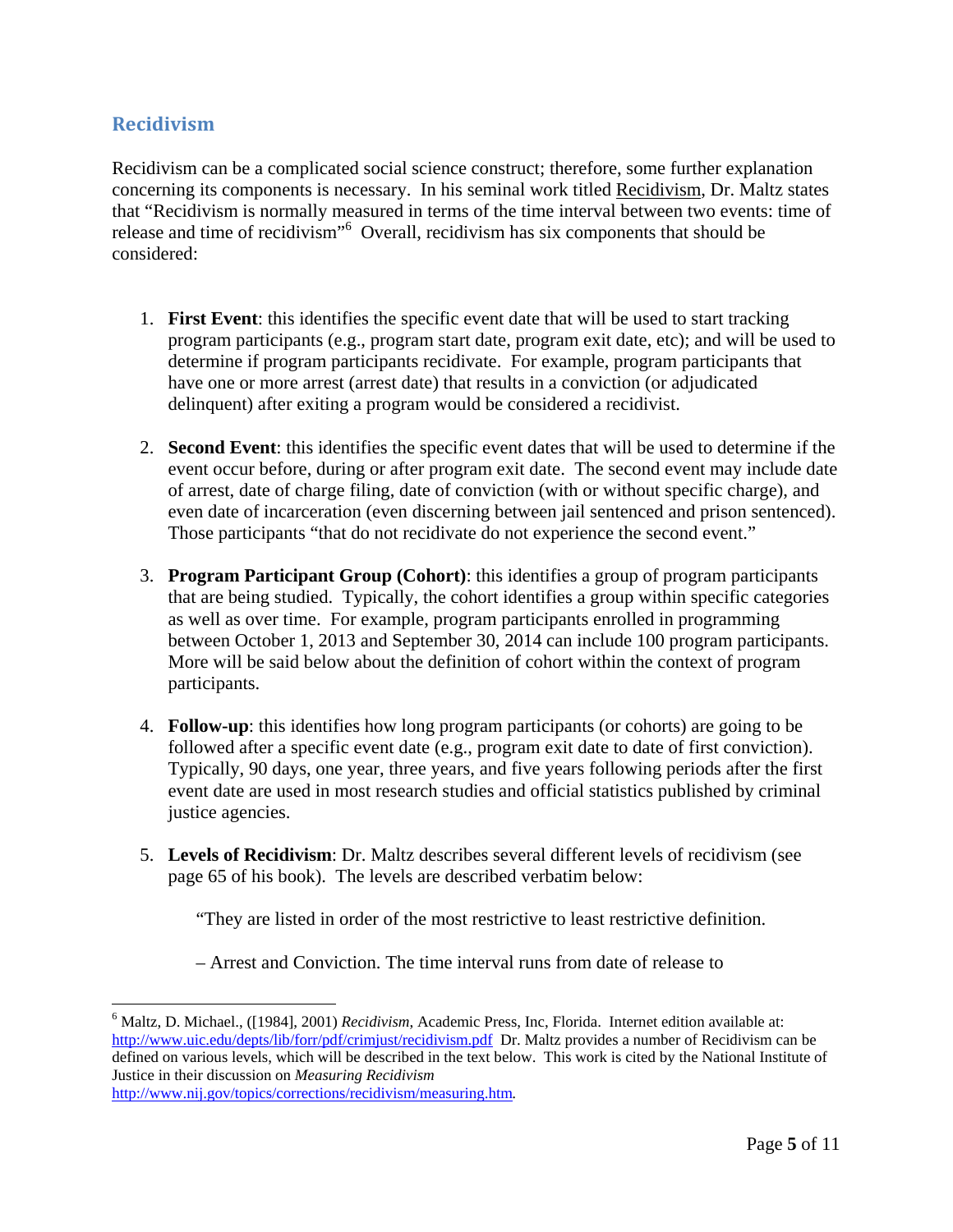date of arrest, but it is counted as a recidivism event only if the arrest results in conviction. An absconder is treated as having failed on the date of absconsion if an absconder warrant is issued for an arrest.

– Arrest and Prosecution. The time interval runs from date of release to date of arrest, but it is counted as a recidivism event only if some prosecutorial action is taken against the arrestee: charges filed, grand jury presentation, indictment, etc.

 – Arrest. The time interval runs from date of release to date of arrest, regardless of whether prosecution or conviction ensues.

Dr. Maltz writes that although "return to prison" is another level of recidivism, he suggests that this "is not useful as an indicator of offender behavior because it includes criminal justice processing time. The time interval is thus the sum of the following time intervals: release to arrest, arrest to hearing, hearing to trial, trial to sentencing, and sentencing to recommitment. Only the first time interval relates to offender behavior; the others reflect the behavior of the criminal justice system."

Some may also argue that arrest is also a measure of the criminal justice system as it is based on date of arrest rather than the offense or a "self-report" of criminal or delinquent conduct after exiting programming.

6. **Offense Type**: this refers to whether specific types of offenses should be considered when calculating recidivism. This may include a second event as recidivism if the offense is for a specific degree and level (e.g., misdemeanor, felony, drug, drug possession, violent, non-violent, etc.).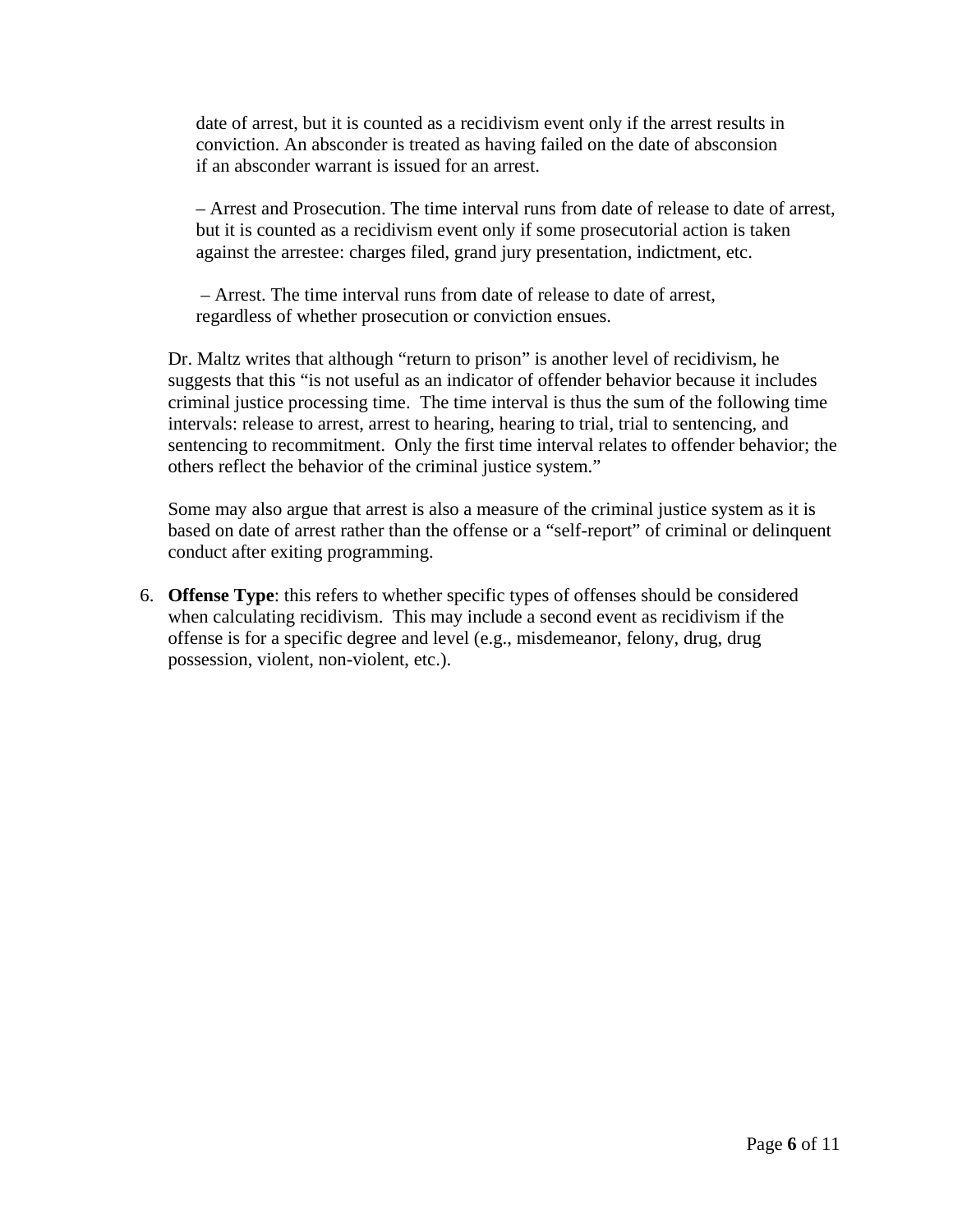# **Program Participants (Treatment Group)**

Criminal Justice Commission staff is of the view that examining successful "graduates only" is a valid method that individual programs may employ; however, tracking the disposition and outcomes for ALL program participants is a more complete method to fully assess program efficacy, impact, and total program costs. Examining all program participants is often referred to as the **"intent to treat"** method and is considered the standard in current social science research and evaluation.<sup>7</sup>

As an example, the following text was taken from the 2001 Adult Drug Court implementation grant approved by the Bureau of Justice Assistance, Department of Justice. The excerpt is taken from the section of the grant application that addresses the conduct of an outcome evaluation:

"Although the program graduates are of great interest to the evaluation, since they represent program at its fullest implementation, a true assessment of the entire program effect (particularly the assessment of costs verses avoided costs) should include all cases that were diverted to the program."<sup>8</sup>

Criminal Justice Commission staff is of the view that performance indicators and outcome evaluations should include information that describes total recidivism and recidivism within the applicable disposition categories (terminations/exits) maintained by programs: such as graduated, unsuccessful, opted out, transferred, etc. (both general and specific when available). Lastly, staff's position concerning the definition of "program participants" is based on various government agencies and academic studies completed by evaluators across the country.

 $\overline{a}$ 

 $<sup>7</sup>$  Discussions with lead evaluators currently conducting a national multi-site study for reentry programs: Dr.</sup> Lattimore (Ph.D.), Principal Scientist, RTI International and Ms. Shelli Rossman, Senior Fellow, Justice Policy Center, The Urban Institute. It was noted that the intent to treat approach would also apply to drug courts regardless of the type of drug court. July 17, 2013: Criminal Justice Commission conference room.

<sup>&</sup>lt;sup>8</sup> This was taken from the 2001 approved implementation grant for the adult drug court program in Palm Beach County. Source: Consent Item before the Board of County Commissioners (April 3, 2001). Board approved the submission of the implementation grant to the Department of Justice (page 1061, Clerk and Comptroller's documentation) (R-2001-0513).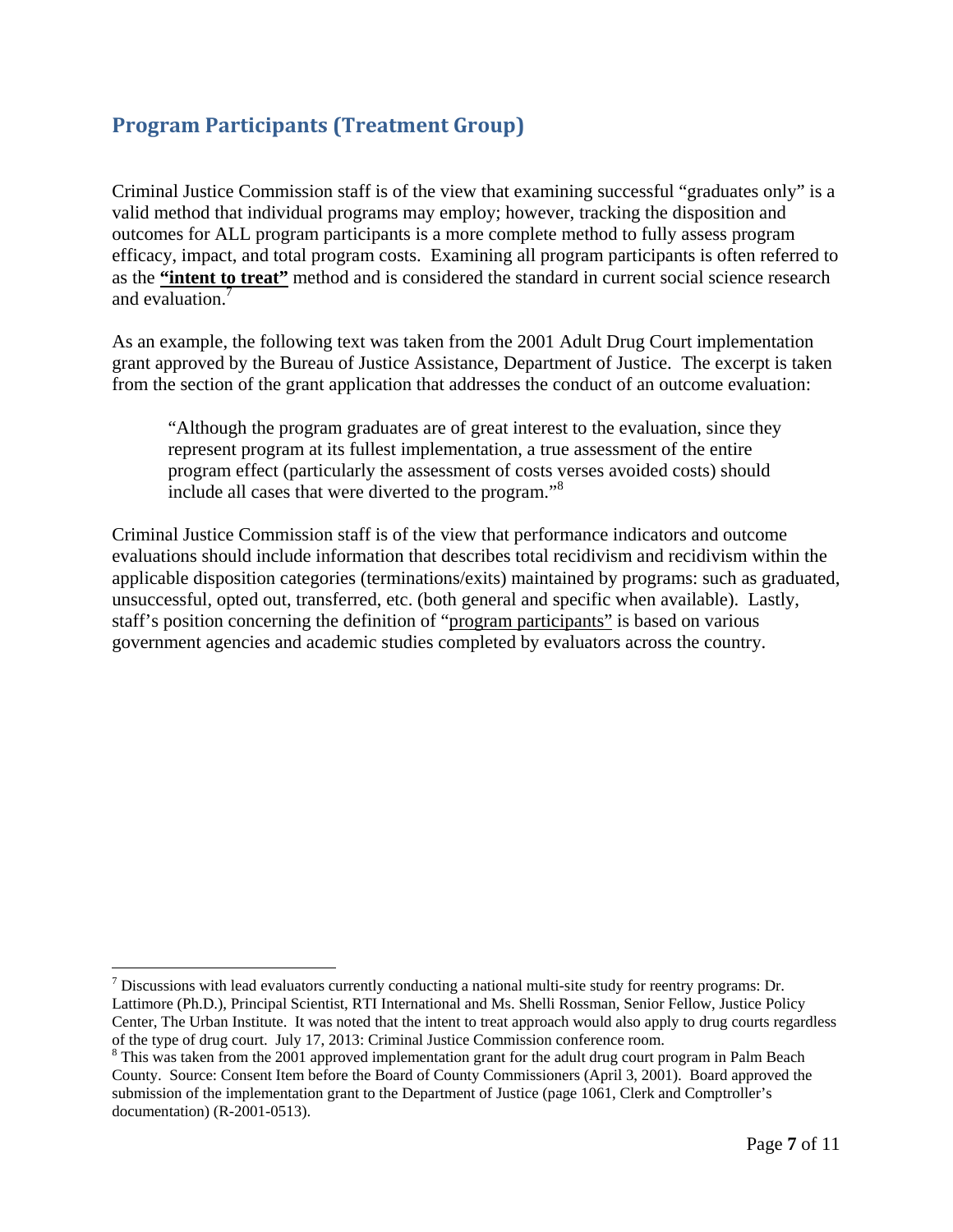### **Staff Recommendations:**

1

This section of the report describes staff recommendations for the Program Monitoring and Evaluation Sub-Committee (PME) to consider on July 24, 2013. The recommendations are organized in order of the discussion above; which clarify and operationalise the various minimal performance indicators identified in prior reports.

- 1. Caseload will include **ALL ACTIVE** program participants during a fiscal year (October 1 to September 30). ACTIVE program participants include participants that were enrolled in programming during the fiscal year, regardless of when they were admitted or released from programming.
- 2. Programs will provide **Data Tables** to Commission Staff for the above noted timeframe with the following data variables where each row represents a unique program participant.<sup>9</sup> These data can be provided in most table formats (e.g., Excel, Access, CSV, Text, SPSS, SAS, PDF (tables)) and the individual fields (or variables) will be accepted in the formats used by programs (e.g., date= $01/12/2011$ , or December 1, 2011, or 01-DEC-2011, etc.). Date of extract must also be provided by programs.

| Unique<br><b>Participant</b><br>ID | Last<br><b>Name</b> | M | <b>First</b><br><b>Name</b> | <b>DOB</b>     | <b>Sex</b>   | Race | <b>Start Date</b> | <b>End Date</b> | <b>Disposition</b> |
|------------------------------------|---------------------|---|-----------------------------|----------------|--------------|------|-------------------|-----------------|--------------------|
| 1234                               | <b>SMITH</b>        | M | <b>MIKE</b>                 | 01-SEP-1966    | M            | W    | 01-JUN-2011       | 20-MAY-2012     | <b>SUCCESSFUL</b>  |
| 4321                               | DOE.                |   | <b>JANE</b>                 | $03$ -JAN-1978 | $\mathbf{F}$ |      | $01$ -JUN-2012    | 07-AUG-2012     | <b>OPTED OUT</b>   |
| 9991                               | <b>BEGO</b>         | B | <b>JOHN</b>                 | 22-SEP-1999    | M            | W    | 01-DEC-2011       | DEC-30-2011     | <b>FAILED</b>      |
| 1000                               | <b>GREAT</b>        |   | <b>BILLY</b>                | 16-DEC-1963    | M            | W    | 01-SEP-2011       |                 | <b>ENROLLED</b>    |

**Sample Table**: Reporting Period October 2011 to September 2012 Fiscal Year.

\* Date of Extract: October 30, 2012. End date should be left blank for those participants who were enrolled on the date of extract (when the case management system was queried).

3. Commission staff will **compute monthly** admissions, monthly releases (exits), monthly daily average population, monthly graduation numbers, monthly % graduation, and monthly % capacity [REFER TO APPENDIX A: SAMPLE REPORT].

<sup>&</sup>lt;sup>9</sup> Staff understands that the Delinquency Drug Court is unable to provide data that contains personal identifiable information for the purpose of performance indicators. Staff will work with Delinquency Drug Court to generate the agreed upon minimal performance indicators that exclude personal identifiable information (PII).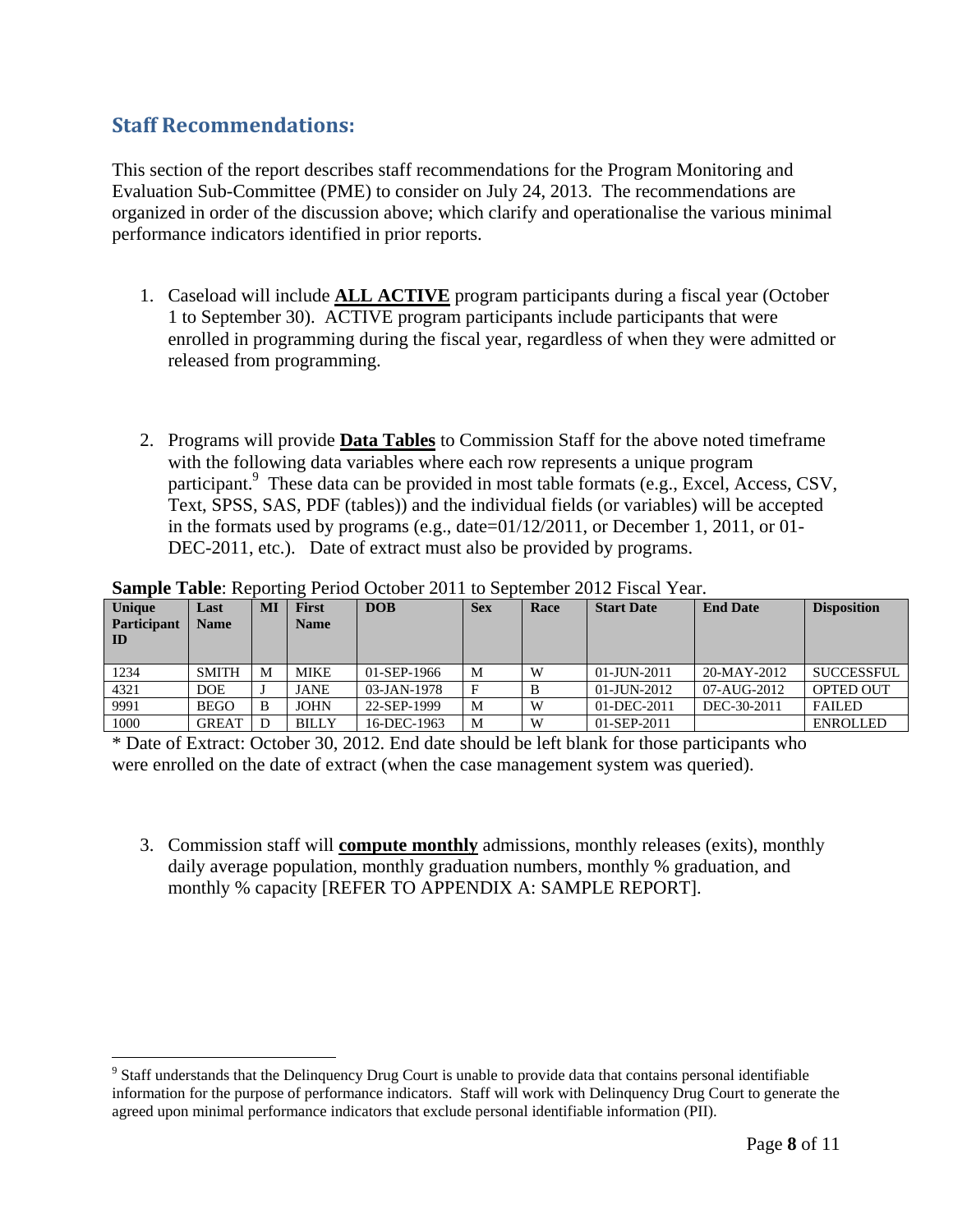- 4. For the purpose of calculating **RECIDIVISM**, the computation will include ALL **program participants** applying the **"intent to treat"** method for reasons described above. Adopting this recommendation would change the content of the October 19, 2012 performance indicators report, changing the wording from "after graduation" to "after exiting program"… (pg. 3 of the report cited in footnote one).
- 5. For the purpose of calculating **RECIDIVISM**, the computation will include ALL **program participants** after exiting (or released from) programming in **specific six month** periods) October 1 to March 30; and 2) April 1 to September 30.
- 6. For the purpose of calculating **RECIDIVISM**, the computation will **include arrest(s) (date of arrest) and arrests that result in conviction [or adjudicated delinquent]** for **felony and/or misdemeanor** offenses for ALL program participants after exiting (end date) (or released from) programming.
- 7. For the purpose of calculating **RECIDIVISM**, the computation will include **three follow-up periods** for ALL program participants after exiting (end date) (or released from) programming.
	- **1. 90 days (three months)**
	- **2. 1 year**
	- **3. 3 years**
- 8. Commission staff will compute **RECIDIVISM** by matching program caseload data with the **Computerized Criminal History** (CCH) database maintained by the **Florida Department of Law Enforcement (FDLE)**. Costs associated (staff and FDLE fees) with this process would be covered by the Criminal Justice Commission. [REFER TO APPENDIX A: SAMPLE REPORT].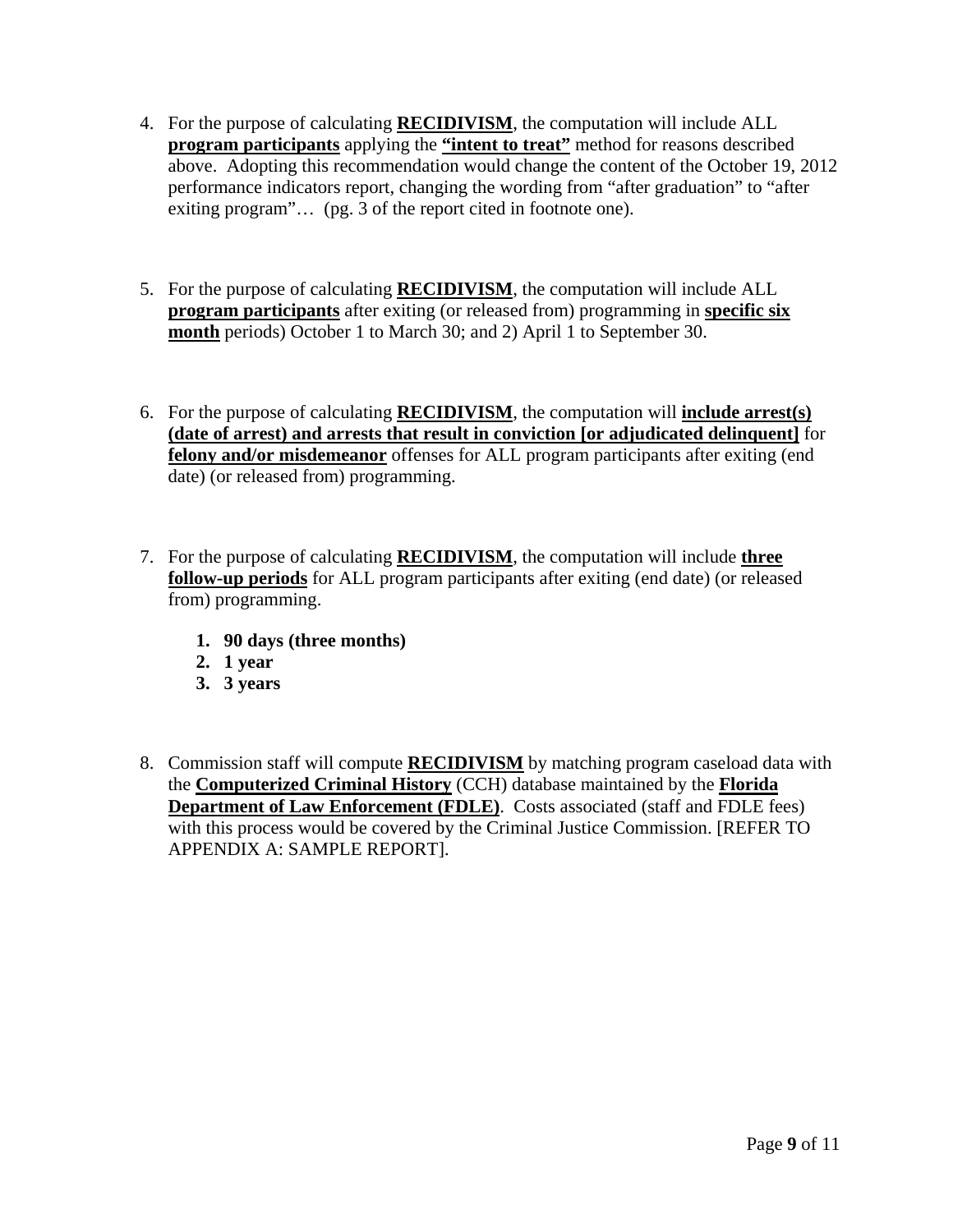9. For the purpose of **computing Performance Indicators**, the following approximate **timeframes** will be used. If the date falls on the weekend or statutory holiday then the first working day after that date will be used:

| <b>Start Date</b> | <b>Deadline</b> | <b>Description</b>                | <b>Responsibility</b>   |
|-------------------|-----------------|-----------------------------------|-------------------------|
| October 1         | October 31      | Programs provide programmatic     | Programs                |
|                   |                 | caseload data                     |                         |
| November 1        | November 15     | Review and request update /       | <b>Commission Staff</b> |
|                   |                 | corrections to data               |                         |
| November 15       | December 1      | Provide corrections               | Programs                |
| December 2        | December 15     | Provide caseload computations and | <b>Commission Staff</b> |
|                   |                 | final dataset for sign-off        |                         |
| December 16       | January 6       | Review and sign-off               | Programs                |
| January 7         | January 7       | Send to FDLE                      | <b>Commission Staff</b> |
| January 7         | - unknown -     | <b>CCH</b> Matching               | <b>FDLE</b>             |
| February 1        | February 20     | Compute Recidivism                | <b>Commission Staff</b> |
| February 21       | March 10        | Review and sign-off Recidivism    | Programs                |
|                   |                 | Computation                       |                         |
| March             |                 | Provide Results to Commission at  | <b>Commission Staff</b> |
|                   |                 | <b>Annual Planning Meeting</b>    |                         |
| April 1           |                 | Provide processing report to PME  | <b>Commission Staff</b> |

\* Commission staff will maintain records concerning the above timeframes and deliverables and will prepare a "processing" report - these results will evaluate Commission staff performance.

- 10. Programs that **provide reports** to other funders or coordinating agencies should also copy the PME committee via Commission staff when submitting reports. For example, Re-Entry reports to RTI International (Department of Justice) or Delinquency Drug Court's annual report to the Florida Office of State Court Administrator (OSCA).
- 11. **Recommendations** adopted by the Program Monitoring and Evaluation Sub-Committee be included as an Appendix to **Professional Service Contracts** and to other agreements where funding is provided by the Criminal Justice Commission.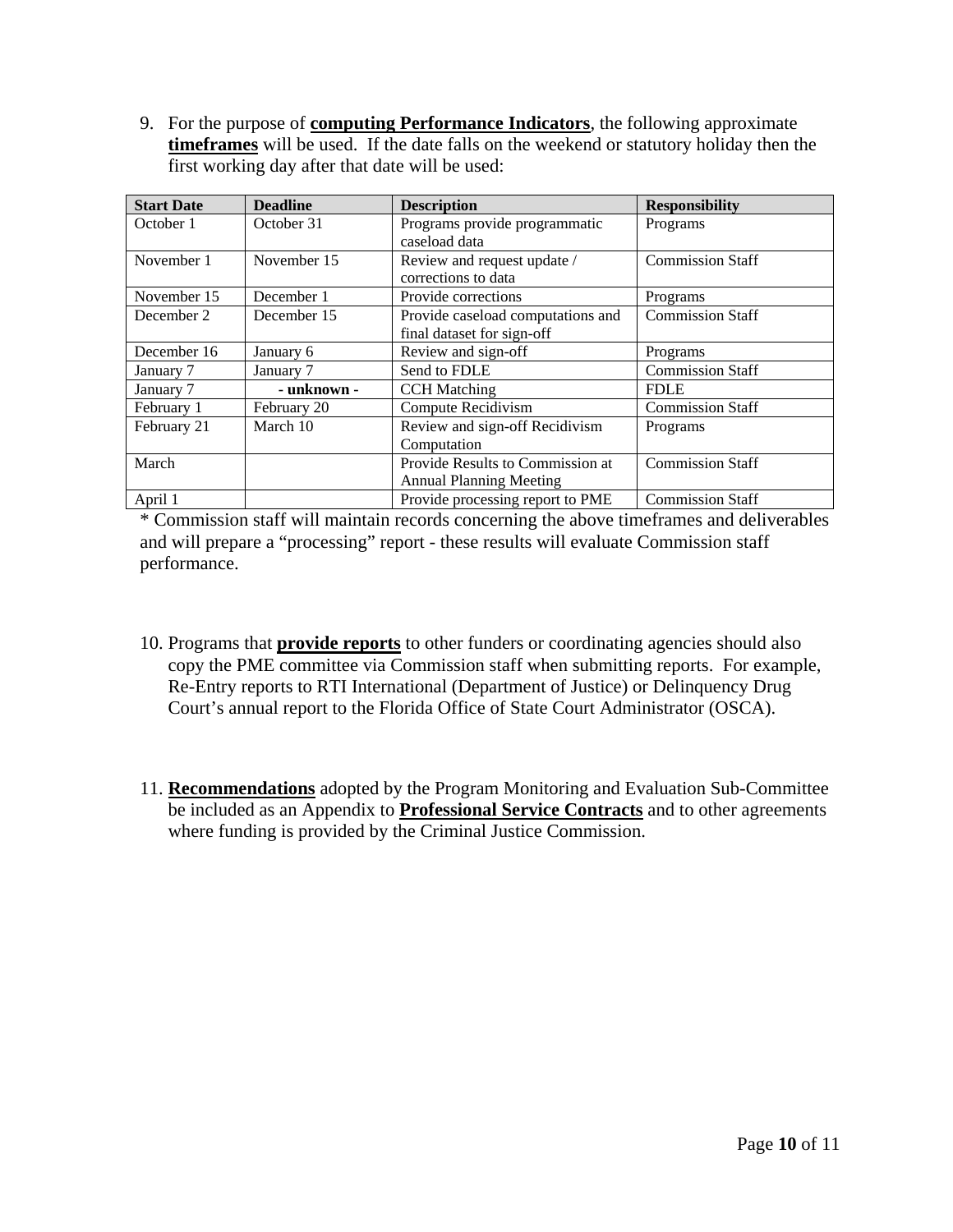# **Appendix A [SAMPLE REPORT]:**

The following report uses live data from the pre-release Re-Entry Program at SAGO Palm. Data have been reviewed and verified by programming staff as of July 17, 2013.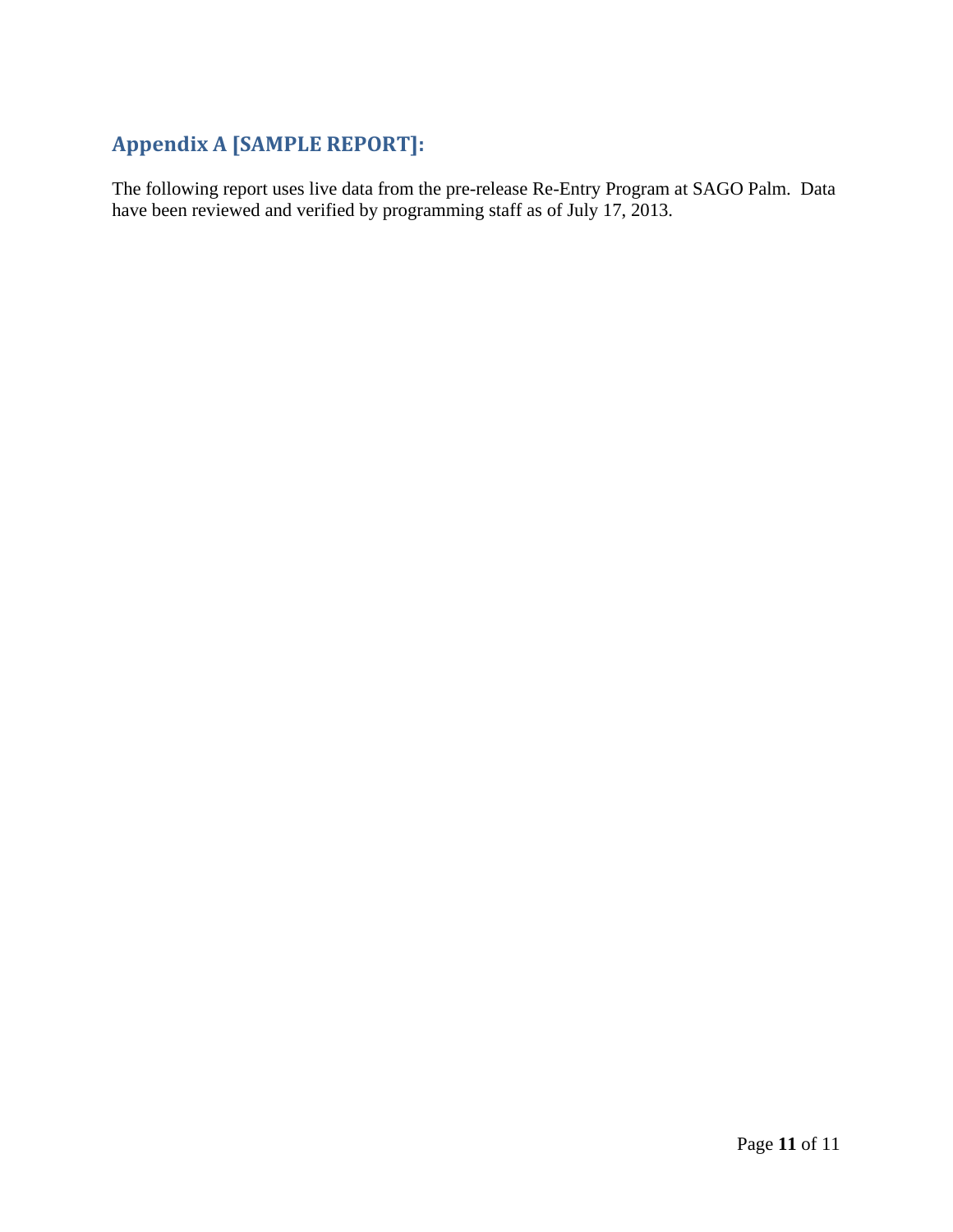|                         |                 | Program<br>Admissions | Program Exits | Successful<br>Program Exits | Graduation<br>Rate % | <b>Average Daily</b><br>Population | $\%$<br>Programmatic<br>Capacity |
|-------------------------|-----------------|-----------------------|---------------|-----------------------------|----------------------|------------------------------------|----------------------------------|
|                         |                 | Sum                   | Sum           | Sum                         | Sum                  | Sum                                | Sum                              |
| <b>Reporting Months</b> | MAY 2011        | 4.00                  | .00.          | .00.                        |                      | 2.80                               | 28.00                            |
|                         | <b>JUN 2011</b> | 45.00                 | .00.          | .00.                        |                      | 24.20                              | 96.80                            |
|                         | <b>JUL 2011</b> | 1.00                  | 1.00          | 1.00                        | 100.00               | 49.97                              | 99.94                            |
|                         | AUG 2011        | 20.00                 | 19.00         | 19.00                       | 100.00               | 54.10                              | 108.19                           |
|                         | <b>SEP 2011</b> | 26.00                 | 12.00         | 11.00                       | 91.67                | 54.60                              | 72.80                            |
|                         | <b>OCT 2011</b> | 11.00                 | 12.00         | 11.00                       | 91.67                | 65.71                              | 87.61                            |
|                         | <b>NOV 2011</b> | 10.00                 | 12.00         | 11.00                       | 91.67                | 63.00                              | 84.00                            |
|                         | <b>DEC 2011</b> | 13.00                 | 11.00         | 10.00                       | 90.91                | 63.42                              | 84.56                            |
|                         | <b>JAN 2012</b> | 5.00                  | 9.00          | 9.00                        | 100.00               | 60.42                              | 80.56                            |
|                         | FEB 2012        | 10.00                 | 11.00         | 10.00                       | 90.91                | 57.90                              | 77.20                            |
|                         | MAR 2012        | 35.00                 | 7.00          | 7.00                        | 100.00               | 65.65                              | 87.53                            |
|                         | APR 2012        | 17.00                 | 4.00          | 4.00                        | 100.00               | 93.07                              | 124.09                           |
|                         | MAY 2012        | 13.00                 | 12.00         | 12.00                       | 100.00               | 96.94                              | 96.94                            |
|                         | <b>JUN 2012</b> | 6.00                  | 15.00         | 15.00                       | 100.00               | 97.60                              | 97.60                            |
|                         | <b>JUL 2012</b> | 15.00                 | 6.00          | 6.00                        | 100.00               | 93.32                              | 93.32                            |
|                         | <b>AUG 2012</b> | 19.00                 | 10.00         | 8.00                        | 80.00                | 103.06                             | 103.06                           |
|                         | <b>SEP 2012</b> | 18.00                 | 14.00         | 14.00                       | 100.00               | 111.47                             | 89.17                            |
|                         | <b>OCT 2012</b> | 16.00                 | 9.00          | 8.00                        | 88.89                | 119.00                             | 95.20                            |
|                         | <b>NOV 2012</b> | 8.00                  | 9.00          | 9.00                        | 100.00               | 118.13                             | 94.51                            |
|                         | <b>DEC 2012</b> | 18.00                 | 7.00          | 6.00                        | 85.71                | 125.39                             | 100.31                           |
|                         | <b>JAN 2013</b> | 19.00                 | 8.00          | 8.00                        | 100.00               | 135.10                             | 90.06                            |
|                         | FEB 2013        | 29.00                 | 11.00         | 10.00                       | 90.91                | 146.04                             | 97.36                            |
|                         | MAR 2013        | 12.00                 | 10.00         | 9.00                        | 90.00                | 160.23                             | 106.82                           |
|                         | APR 2013        | .00                   | 12.00         | 11.00                       | 91.67                | 153.60                             | 102.40                           |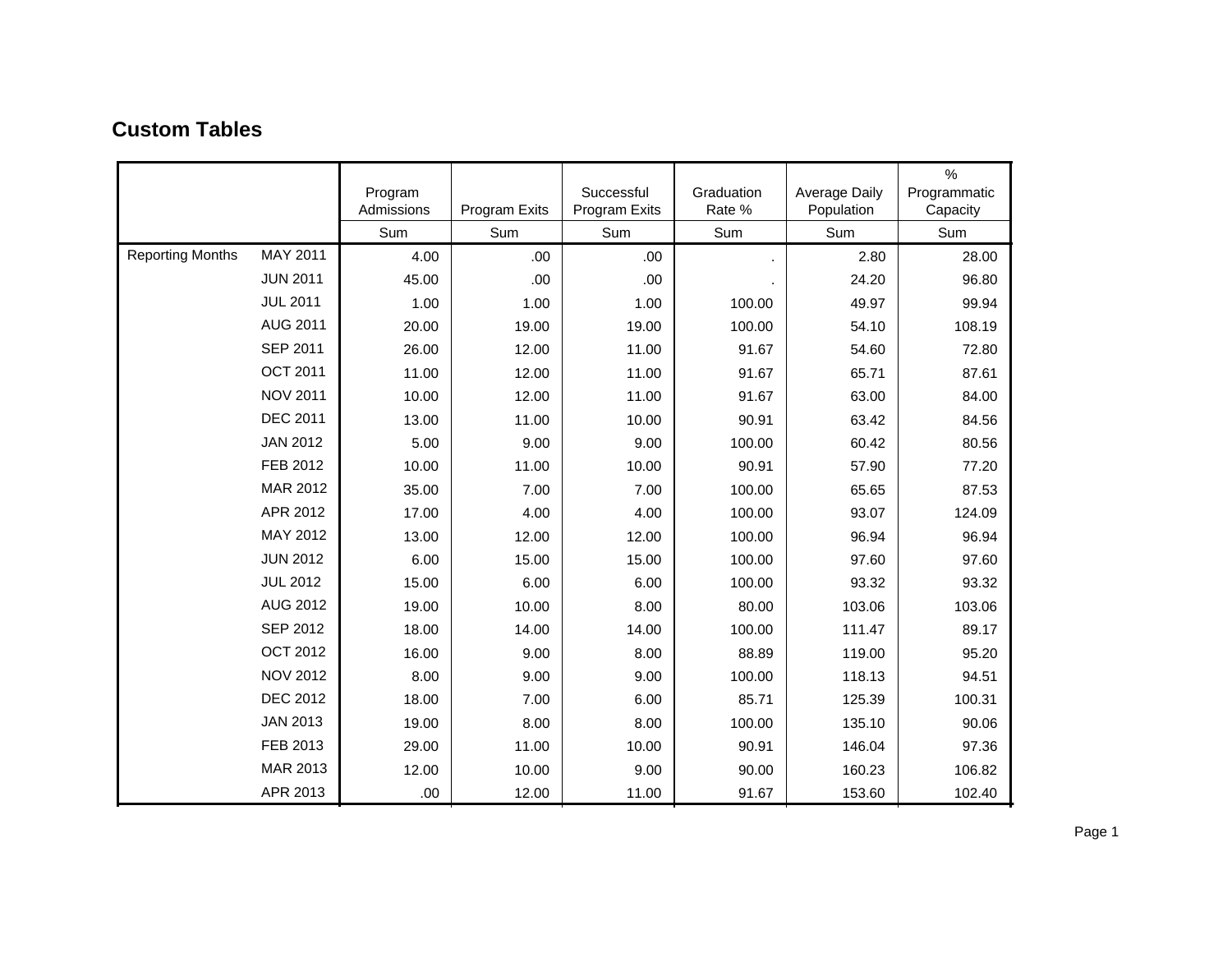|                         |                 | Programmatic<br>Capacity<br>(Target) |
|-------------------------|-----------------|--------------------------------------|
|                         |                 | Sum                                  |
| <b>Reporting Months</b> | MAY 2011        | 10.00                                |
|                         | <b>JUN 2011</b> | 25.00                                |
|                         | <b>JUL 2011</b> | 50.00                                |
|                         | <b>AUG 2011</b> | 50.00                                |
|                         | <b>SEP 2011</b> | 75.00                                |
|                         | <b>OCT 2011</b> | 75.00                                |
|                         | <b>NOV 2011</b> | 75.00                                |
|                         | <b>DEC 2011</b> | 75.00                                |
|                         | <b>JAN 2012</b> | 75.00                                |
|                         | FEB 2012        | 75.00                                |
|                         | MAR 2012        | 75.00                                |
|                         | APR 2012        | 75.00                                |
|                         | MAY 2012        | 100.00                               |
|                         | <b>JUN 2012</b> | 100.00                               |
|                         | <b>JUL 2012</b> | 100.00                               |
|                         | <b>AUG 2012</b> | 100.00                               |
|                         | <b>SEP 2012</b> | 125.00                               |
|                         | <b>OCT 2012</b> | 125.00                               |
|                         | <b>NOV 2012</b> | 125.00                               |
|                         | <b>DEC 2012</b> | 125.00                               |
|                         | <b>JAN 2013</b> | 150.00                               |
|                         | FEB 2013        | 150.00                               |
|                         | <b>MAR 2013</b> | 150.00                               |
|                         | APR 2013        | 150.00                               |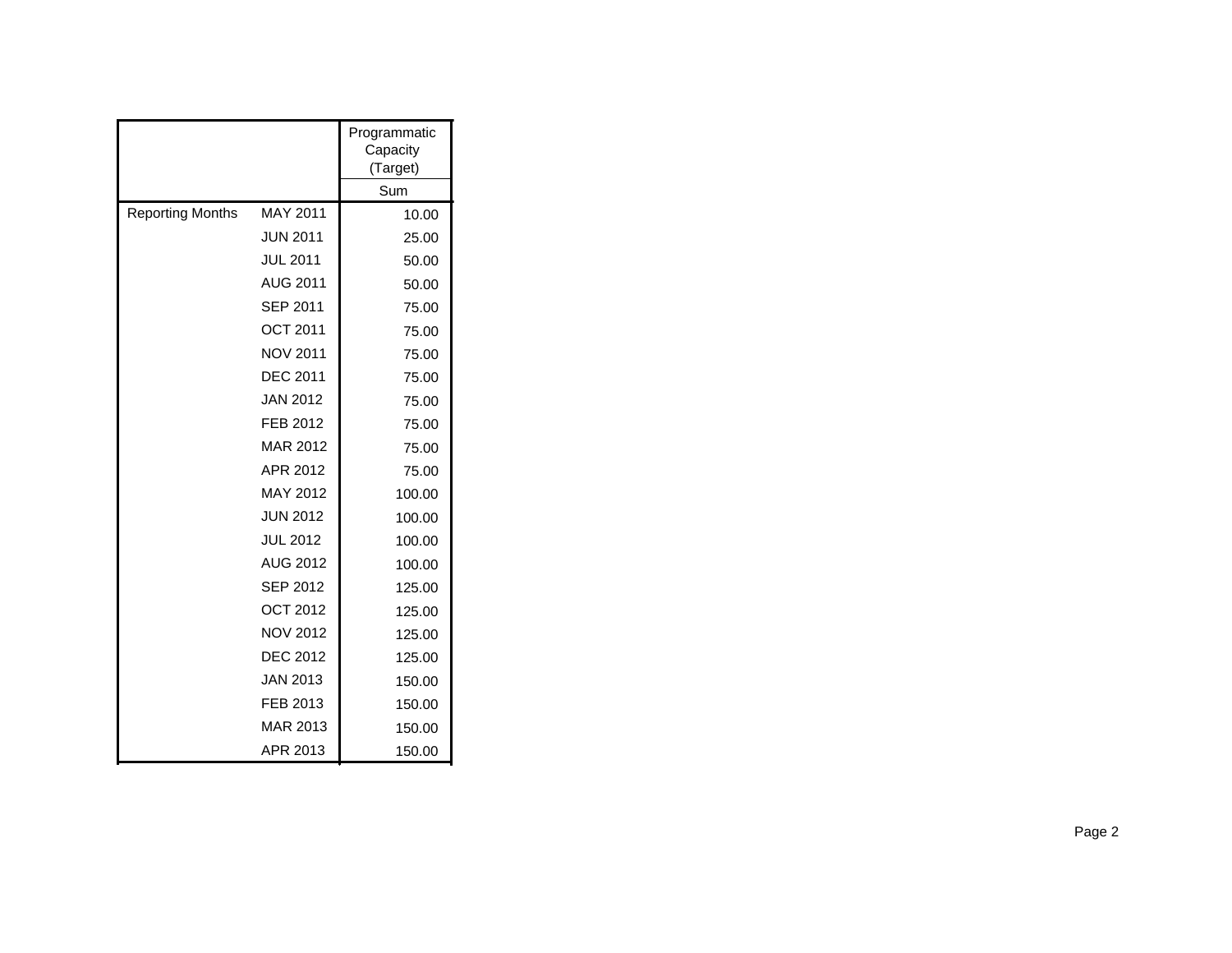|                 | Program<br>Admissions | Program Exits | Successful<br>Program Exits | Graduation<br>Rate % | Average Daily<br>Population | $\%$<br>Programmatic<br>Capacity |
|-----------------|-----------------------|---------------|-----------------------------|----------------------|-----------------------------|----------------------------------|
|                 | Sum                   | Sum           | Sum                         | Sum                  | Sum                         | Sum                              |
| MAY 2013        | .00                   | 15.00         | 15.00                       | 100.00               | 142.26                      | 94.84                            |
| <b>JUN 2013</b> | .00                   | 17.00         | 16.00                       | 94.12                | 126.83                      | 84.56                            |

|                 | Programmatic<br>Capacity<br>(Target) |
|-----------------|--------------------------------------|
|                 | Sum                                  |
| MAY 2013        | 150.00                               |
| <b>JUN 2013</b> | 150.00                               |

**GGraph**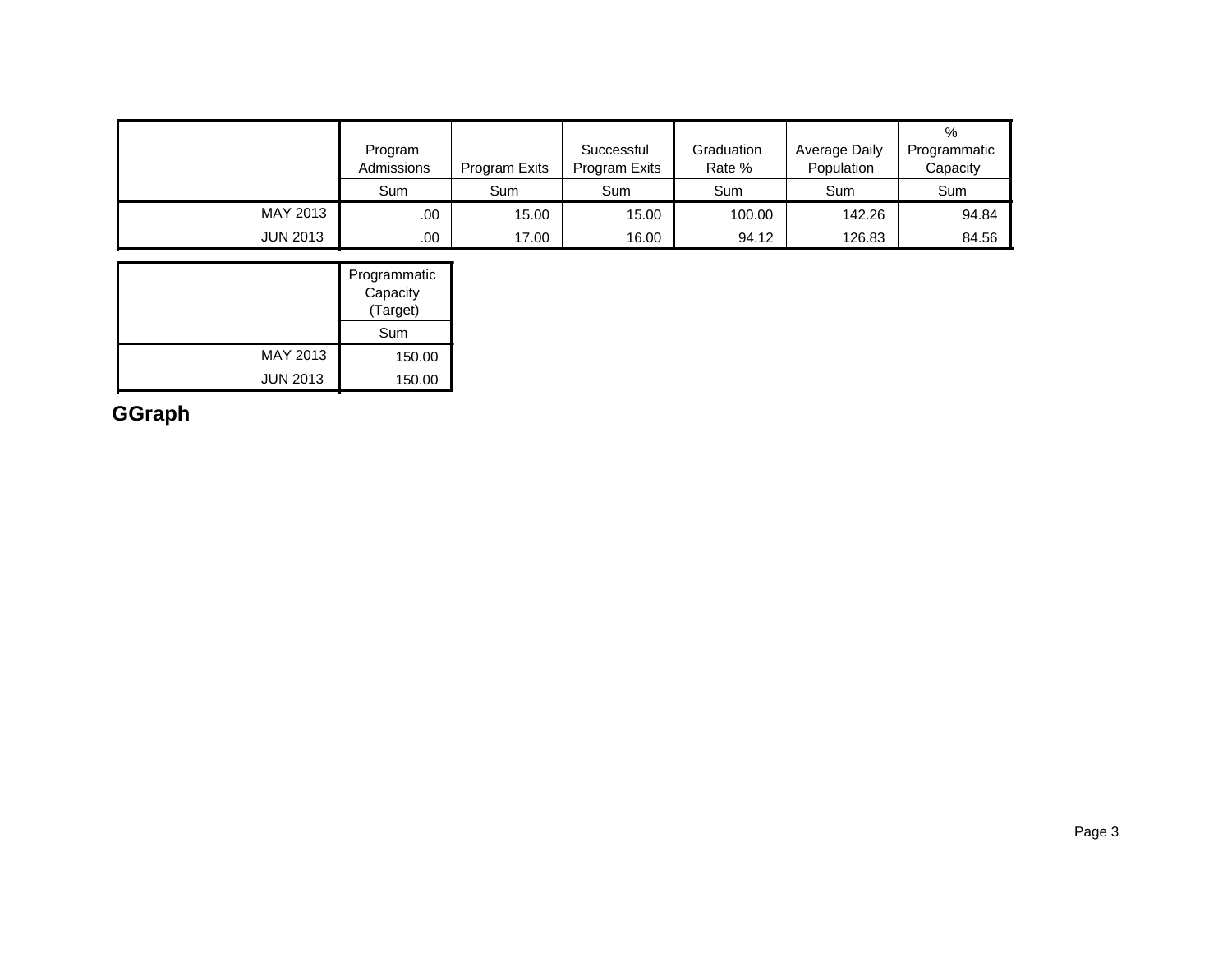

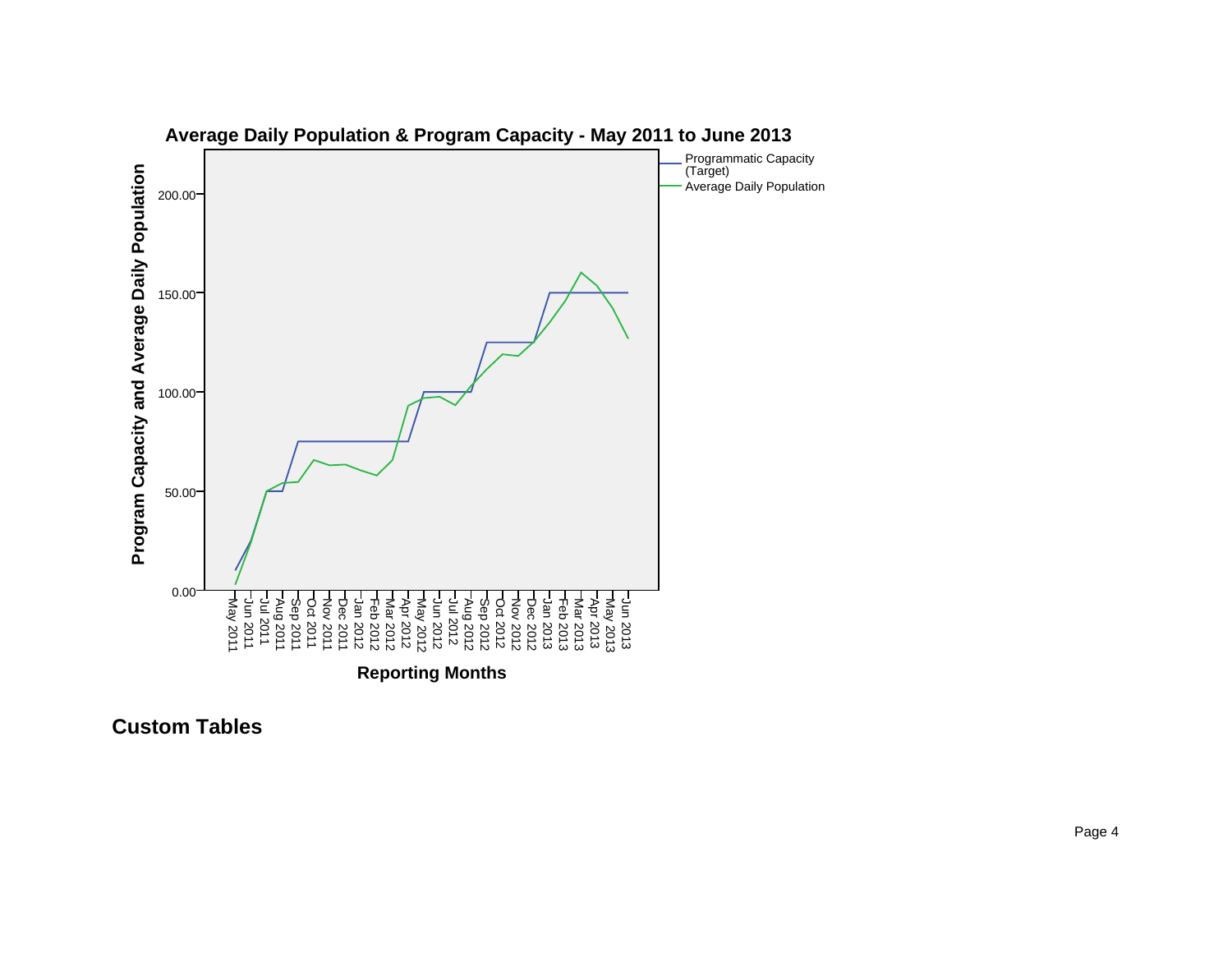|                        |                          | 90 Days - One or More Arrests After Exit |         |                |         |   |            |  |
|------------------------|--------------------------|------------------------------------------|---------|----------------|---------|---|------------|--|
|                        |                          |                                          | Total   | Non-Recidivist |         |   | Recidivist |  |
|                        |                          | Row N %<br>Row N %<br>Count<br>Count     |         | Count          | Row N % |   |            |  |
| Program Outcome (Exit) | <b>Completed Program</b> | 31                                       | 100.0%  | 27             | 87.1%   | 4 | 12.9%      |  |
|                        | Failed Program           | 0                                        | $0.0\%$ | 0              | $0.0\%$ | 0 | 0.0%       |  |
|                        | <b>Transfered Out</b>    | 0                                        | $0.0\%$ | 0              | $0.0\%$ | 0 | 0.0%       |  |
|                        | Total                    | 31                                       | 100.0%  | 27             | 87.1%   | 4 | 12.9%      |  |

### **COHORT 1 - Program Exit Type by Outcome (Recidivism) - Exit October 1, 2010 to September 30, 2011**

\* Follow-up period is a maximum of 2 years due to program start date - May 2011.

### **Custom Tables**

|  |  |  |  |  | COHORT 1 - Program Exit Type by Outcome (Recidivism) - Exit October 1, 2010 to September 20, 2011 |
|--|--|--|--|--|---------------------------------------------------------------------------------------------------|
|--|--|--|--|--|---------------------------------------------------------------------------------------------------|

|                        |                          |                           | YEAR 1 - One or More Arrests After Exit |         |                |                   |            |  |  |
|------------------------|--------------------------|---------------------------|-----------------------------------------|---------|----------------|-------------------|------------|--|--|
|                        |                          |                           | Total                                   |         | Non-Recidivist |                   | Recidivist |  |  |
|                        |                          | Row N %<br>Count<br>Count |                                         | Row N % | Count          | Row N %           |            |  |  |
| Program Outcome (Exit) | <b>Completed Program</b> | 31                        | 100.0%                                  | 19      | 61.3%          | 12                | 38.7%      |  |  |
|                        | Failed Program           | 0                         | $0.0\%$                                 | 0       | $0.0\%$        | 0                 | $0.0\%$    |  |  |
|                        | <b>Transfered Out</b>    | 0                         | $0.0\%$                                 | 0       | $0.0\%$        | 0                 | 0.0%       |  |  |
|                        | Total                    | 31                        | 100.0%                                  | 19      | 61.3%          | $12 \overline{ }$ | 38.7%      |  |  |

\* Follow-up period is a maximum of 2 years due to program start date - May 2011.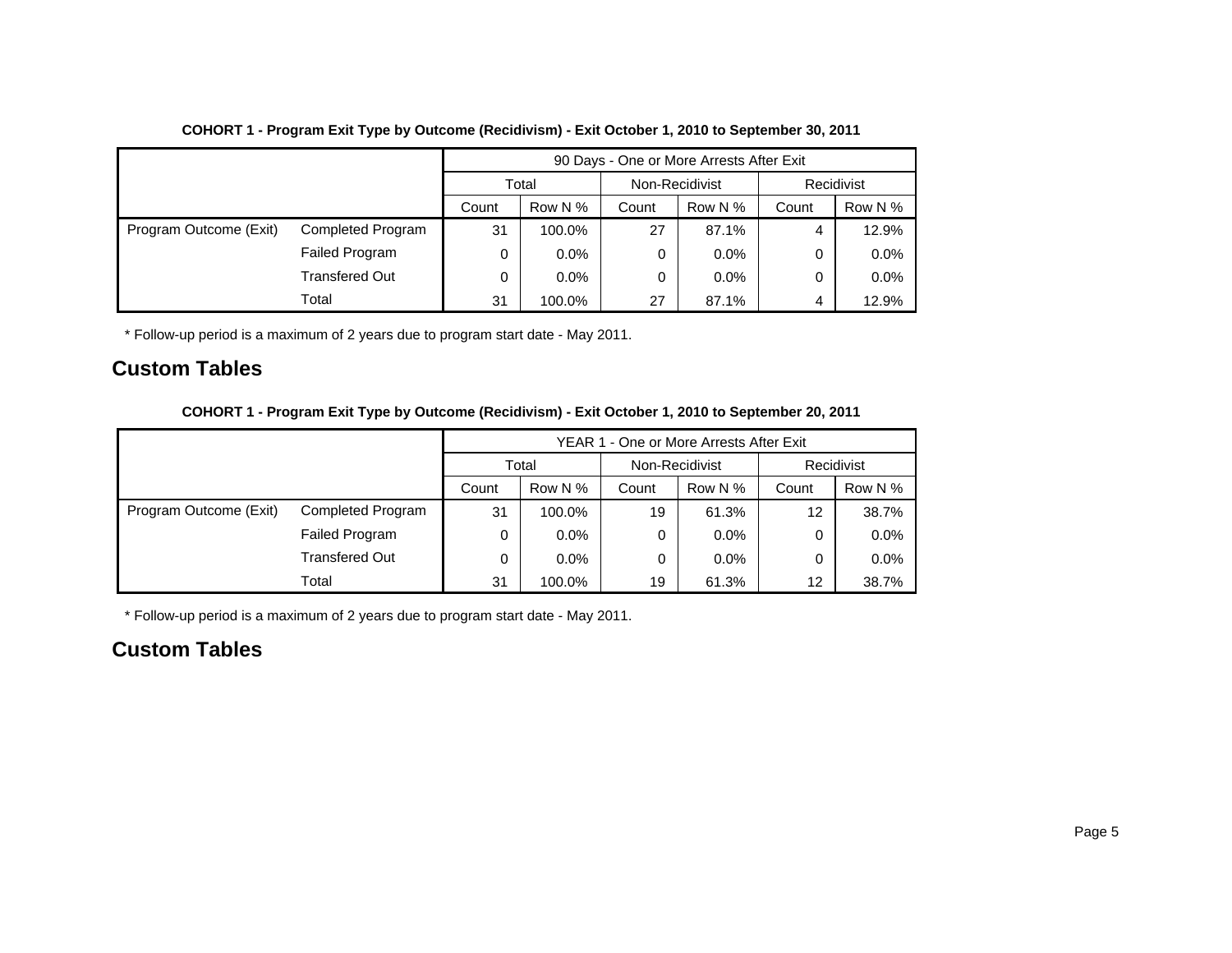|                        |                          |       |         |                | YEAR 3 - One or More Arrests After Exit |            |         |  |
|------------------------|--------------------------|-------|---------|----------------|-----------------------------------------|------------|---------|--|
|                        |                          | Total |         | Non-Recidivist |                                         | Recidivist |         |  |
|                        |                          | Count | Row N % | Count          | Row N %                                 | Count      | Row N % |  |
| Program Outcome (Exit) | <b>Completed Program</b> | 31    | 100.0%  | 16             | 51.6%                                   | 15         | 48.4%   |  |
|                        | Failed Program           | 0     | $0.0\%$ | 0              | $0.0\%$                                 | 0          | 0.0%    |  |
|                        | <b>Transfered Out</b>    | 0     | $0.0\%$ | 0              | $0.0\%$                                 | 0          | $0.0\%$ |  |
|                        | Total                    | 31    | 100.0%  | 16             | 51.6%                                   | 15         | 48.4%   |  |

### **COHORT 1 - Program Exit Type by Outcome (Recidivism) - Exit October 1, 2010 to September 30, 2011**

\* Follow-up period is a maximum of 2 years due to program start date - May 2011.

### **Custom Tables**

|  |  |  |  |  | COHORT 2 - Program Exit Type by Outcome (Recidivism) - Exit October 1, 2011 to September 30, 2012 |
|--|--|--|--|--|---------------------------------------------------------------------------------------------------|
|--|--|--|--|--|---------------------------------------------------------------------------------------------------|

|                        |                       | 90 Days - One or More Arrests After Exit |         |                |         |            |         |
|------------------------|-----------------------|------------------------------------------|---------|----------------|---------|------------|---------|
|                        |                       | Total                                    |         | Non-Recidivist |         | Recidivist |         |
|                        |                       | Count                                    | Row N % | Count          | Row N % | Count      | Row N % |
| Program Outcome (Exit) | Completed Program     | 117                                      | 100.0%  | 109            | 93.2%   | 8          | 6.8%    |
|                        | Failed Program        | 0                                        | $0.0\%$ | 0              | $0.0\%$ | 0          | $0.0\%$ |
|                        | <b>Transfered Out</b> | 3                                        | 100.0%  | 3              | 100.0%  | 0          | $0.0\%$ |
|                        | Total                 | 120                                      | 100.0%  | 112            | 93.3%   | 8          | 6.7%    |

\* Follow-up period is a maximum of 2 years due to program start date - May 2011.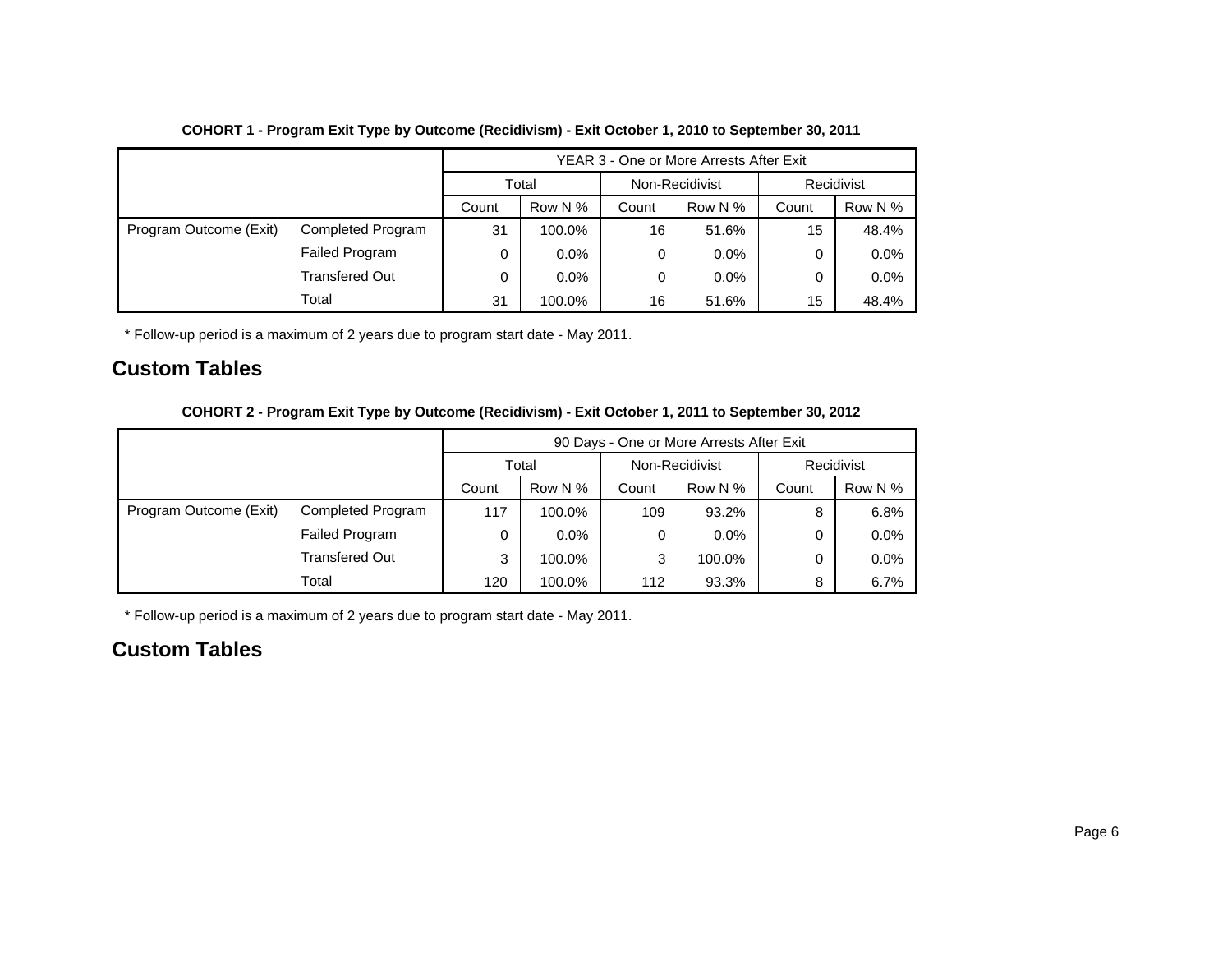|                        | YEAR 1 - One or More Arrests After Exit |       |         |                |         |            |         |
|------------------------|-----------------------------------------|-------|---------|----------------|---------|------------|---------|
|                        |                                         |       | Total   | Non-Recidivist |         | Recidivist |         |
|                        |                                         | Count | Row N % | Count          | Row N % | Count      | Row N % |
| Program Outcome (Exit) | Completed Program                       | 117   | 100.0%  | 92             | 78.6%   | 25         | 21.4%   |
|                        | Failed Program                          | 0     | $0.0\%$ | 0              | $0.0\%$ | 0          | 0.0%    |
|                        | <b>Transfered Out</b>                   | 3     | 100.0%  | 2              | 66.7%   |            | 33.3%   |
|                        | Total                                   | 120   | 100.0%  | 94             | 78.3%   | 26         | 21.7%   |

### **COHORT 2 - Program Exit Type by Outcome (Recidivism) - Exit October 1, 2011 to September 30, 2012**

\* Follow-up period is a maximum of 2 years due to program start date - May 2011.

### **Custom Tables**

|  |  |  |  |  | COHORT 2 - Program Exit Type by Outcome (Recidivism) - Exit October 1, 2011 to September 30, 2012 |
|--|--|--|--|--|---------------------------------------------------------------------------------------------------|
|--|--|--|--|--|---------------------------------------------------------------------------------------------------|

|                        |                       | YEAR 3 - One or More Arrests After Exit |         |                |         |            |         |
|------------------------|-----------------------|-----------------------------------------|---------|----------------|---------|------------|---------|
|                        |                       | Total                                   |         | Non-Recidivist |         | Recidivist |         |
|                        |                       | Count                                   | Row N % | Count          | Row N % | Count      | Row N % |
| Program Outcome (Exit) | Completed Program     | 117                                     | 100.0%  | 86             | 73.5%   | 31         | 26.5%   |
|                        | Failed Program        | 0                                       | $0.0\%$ | 0              | $0.0\%$ | 0          | $0.0\%$ |
|                        | <b>Transfered Out</b> | 3                                       | 100.0%  | 2              | 66.7%   |            | 33.3%   |
|                        | Total                 | 120                                     | 100.0%  | 88             | 73.3%   | 32         | 26.7%   |

\* Follow-up period is a maximum of 2 years due to program start date - May 2011.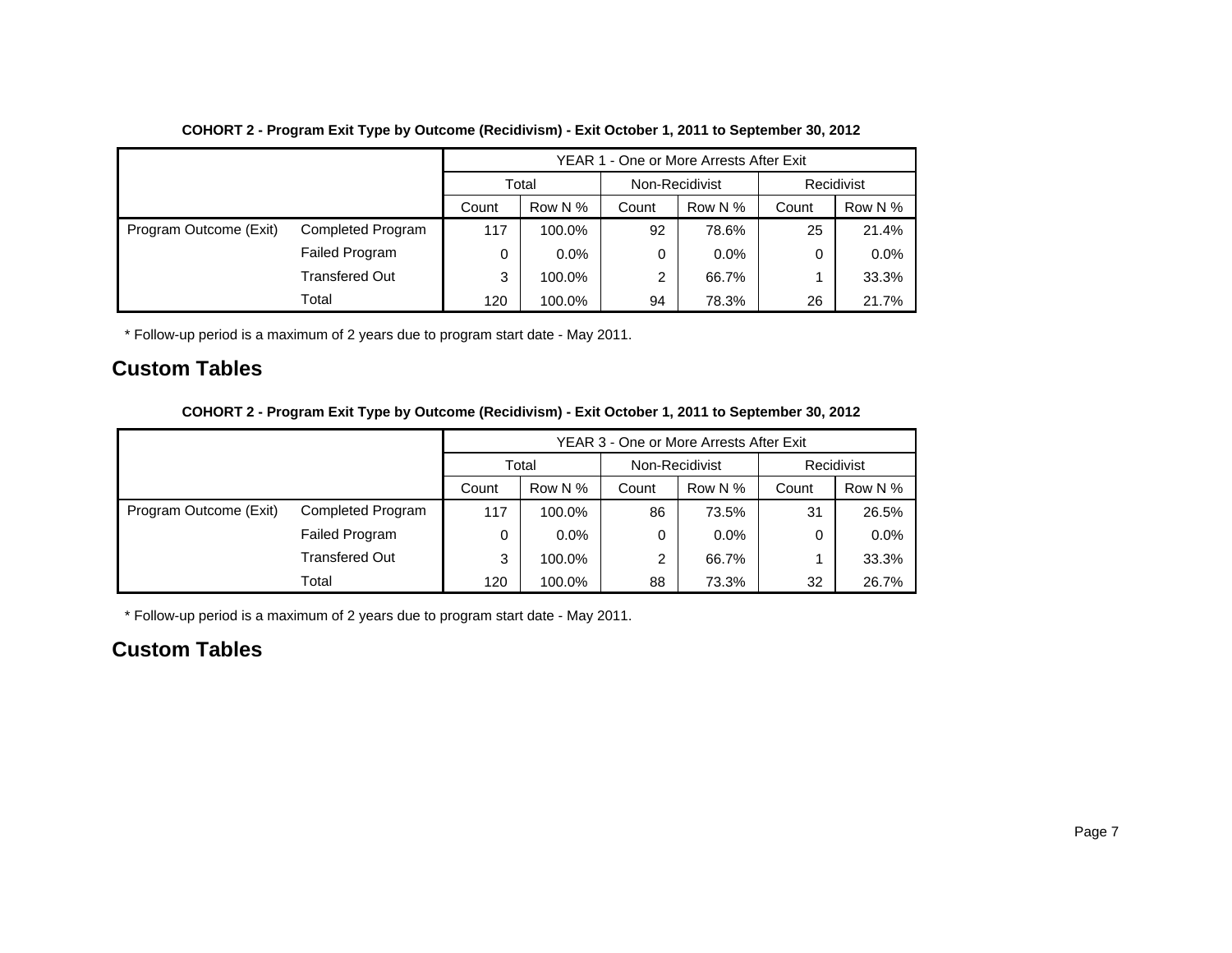|                        |                          | 90 Days - One or More Arrests After Exit |         |                |         |            |         |  |
|------------------------|--------------------------|------------------------------------------|---------|----------------|---------|------------|---------|--|
|                        |                          | Total                                    |         | Non-Recidivist |         | Recidivist |         |  |
|                        |                          | Count                                    | Row N % | Count          | Row N % | Count      | Row N % |  |
| Program Outcome (Exit) | <b>Completed Program</b> | 95                                       | 100.0%  | 93             | 97.9%   | 2          | 2.1%    |  |
|                        | Failed Program           |                                          | 100.0%  |                | 100.0%  | 0          | 0.0%    |  |
|                        | <b>Transfered Out</b>    |                                          | 100.0%  |                | 100.0%  | 0          | 0.0%    |  |
|                        | Total                    | 97                                       | 100.0%  | 95             | 97.9%   | 2          | 2.1%    |  |

### **COHORT 3 - Program Exit Type by Outcome (Recidivism) - Exit October 1, 2012 to September 30, 2013**

\* Follow-up period is a maximum of 2 years due to program start date - May 2011.

### **Custom Tables**

|  |  |  |  |  | COHORT 3 - Program Exit Type by Outcome (Recidivism) - Exit October 1, 2012 to September 30, 2013 |
|--|--|--|--|--|---------------------------------------------------------------------------------------------------|
|--|--|--|--|--|---------------------------------------------------------------------------------------------------|

|                        |                          |       | YEAR 1 - One or More Arrests After Exit |                |         |            |         |  |
|------------------------|--------------------------|-------|-----------------------------------------|----------------|---------|------------|---------|--|
|                        |                          | Total |                                         | Non-Recidivist |         | Recidivist |         |  |
|                        |                          | Count | Row N %                                 | Count          | Row N % | Count      | Row N % |  |
| Program Outcome (Exit) | <b>Completed Program</b> | 95    | 100.0%                                  | 90             | 94.7%   | 5          | 5.3%    |  |
|                        | Failed Program           |       | 100.0%                                  |                | 100.0%  | 0          | $0.0\%$ |  |
|                        | <b>Transfered Out</b>    |       | 100.0%                                  |                | 100.0%  | 0          | 0.0%    |  |
|                        | Total                    | 97    | 100.0%                                  | 92             | 94.8%   | 5          | 5.2%    |  |

\* Follow-up period is a maximum of 2 years due to program start date - May 2011.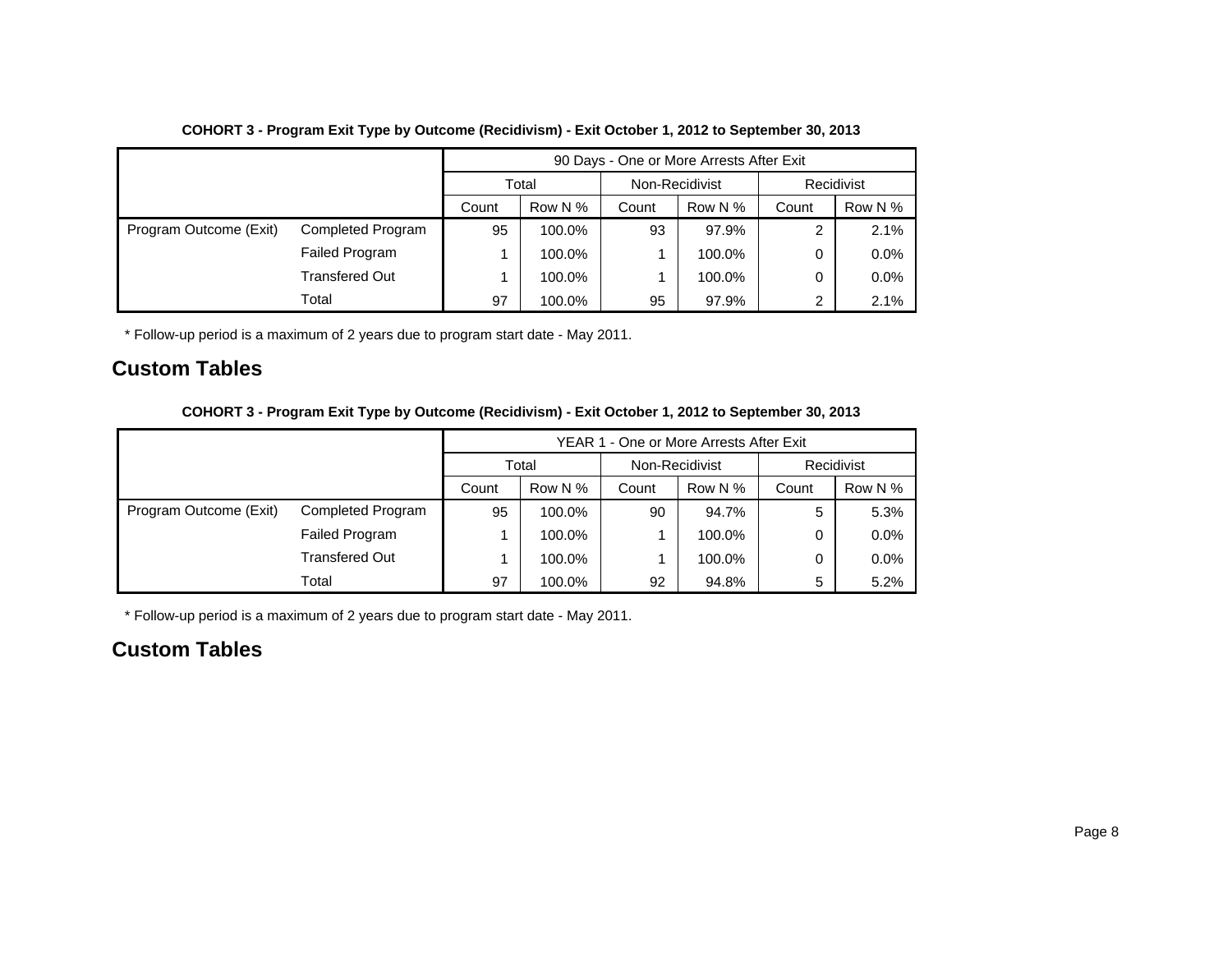|                        |                       | YEAR 3 - One or More Arrests After Exit |         |                |         |            |         |  |
|------------------------|-----------------------|-----------------------------------------|---------|----------------|---------|------------|---------|--|
|                        |                       | Total                                   |         | Non-Recidivist |         | Recidivist |         |  |
|                        |                       | Count                                   | Row N % | Count          | Row N % | Count      | Row N % |  |
| Program Outcome (Exit) | Completed Program     | 95                                      | 100.0%  | 90             | 94.7%   | 5          | 5.3%    |  |
|                        | Failed Program        |                                         | 100.0%  |                | 100.0%  | 0          | 0.0%    |  |
|                        | <b>Transfered Out</b> |                                         | 100.0%  |                | 100.0%  | 0          | 0.0%    |  |
|                        | Total                 | 97                                      | 100.0%  | 92             | 94.8%   | 5          | 5.2%    |  |

### **COHORT 3 - Program Exit Type by Outcome (Recidivism) - Exit October 1, 2012 to September 30, 2013**

\* Follow-up period is a maximum of 2 years due to program start date - May 2011.

### **Custom Tables**

| COHORT 4 - Program Exit Type by Outcome (Recidivism) - Total as of August 1, 2011 |  |  |  |
|-----------------------------------------------------------------------------------|--|--|--|
|-----------------------------------------------------------------------------------|--|--|--|

|                        |                       |       | 90 Days - One or More Arrests After Exit |                |         |            |         |  |
|------------------------|-----------------------|-------|------------------------------------------|----------------|---------|------------|---------|--|
|                        |                       | Total |                                          | Non-Recidivist |         | Recidivist |         |  |
|                        |                       | Count | Row N %                                  | Count          | Row N % | Count      | Row N % |  |
| Program Outcome (Exit) | Completed Program     | 243   | 100.0%                                   | 229            | 94.2%   | 14         | 5.8%    |  |
|                        | <b>Failed Program</b> |       | 100.0%                                   |                | 100.0%  | 0          | 0.0%    |  |
|                        | <b>Transfered Out</b> | 4     | 100.0%                                   | 4              | 100.0%  | 0          | 0.0%    |  |
|                        | Total                 | 248   | 100.0%                                   | 234            | 94.4%   | 14         | 5.6%    |  |

\* Follow-up period is a maximum of 2 years due to program start date - May 2011.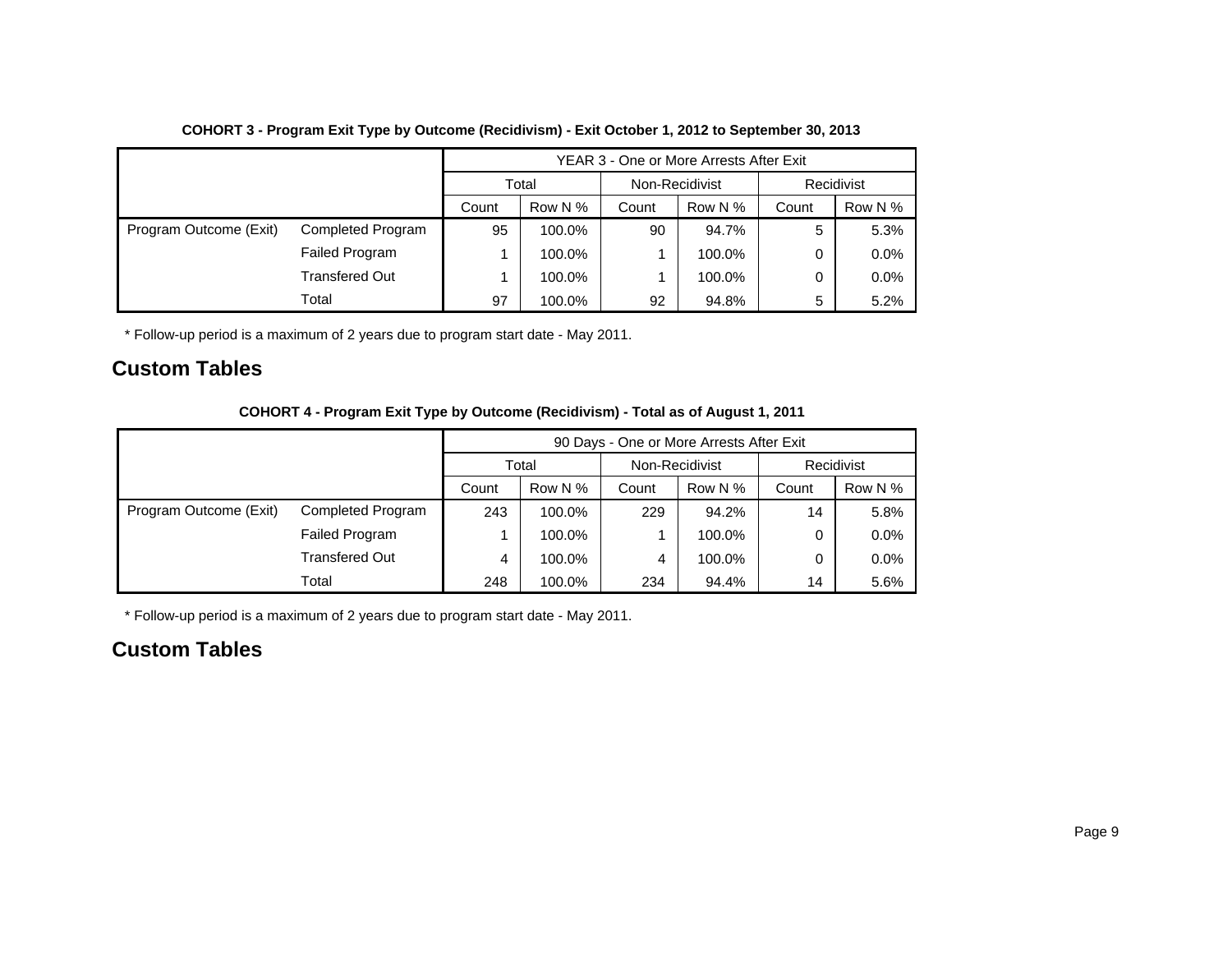|                        |                       |       |         |                | YEAR 1 - One or More Arrests After Exit |            |         |
|------------------------|-----------------------|-------|---------|----------------|-----------------------------------------|------------|---------|
|                        |                       | Total |         | Non-Recidivist |                                         | Recidivist |         |
|                        |                       | Count | Row N % | Count          | Row N %                                 | Count      | Row N % |
| Program Outcome (Exit) | Completed Program     | 243   | 100.0%  | 201            | 82.7%                                   | 42         | 17.3%   |
|                        | Failed Program        |       | 100.0%  |                | 100.0%                                  | 0          | 0.0%    |
|                        | <b>Transfered Out</b> | 4     | 100.0%  | 3              | 75.0%                                   |            | 25.0%   |
|                        | Total                 | 248   | 100.0%  | 205            | 82.7%                                   | 43         | 17.3%   |

### **COHORT 4 - Program Exit Type by Outcome (Recidivism) - Total as of August 1, 2011**

\* Follow-up period is a maximum of 2 years due to program start date - May 2011.

### **Custom Tables**

|                        |                          | YEAR 3 - One or More Arrests After Exit |         |                |         |            |         |
|------------------------|--------------------------|-----------------------------------------|---------|----------------|---------|------------|---------|
|                        |                          | Total                                   |         | Non-Recidivist |         | Recidivist |         |
|                        |                          | Count                                   | Row N % | Count          | Row N % | Count      | Row N % |
| Program Outcome (Exit) | <b>Completed Program</b> | 243                                     | 100.0%  | 192            | 79.0%   | 51         | 21.0%   |
|                        | Failed Program           |                                         | 100.0%  |                | 100.0%  | 0          | $0.0\%$ |
|                        | <b>Transfered Out</b>    | 4                                       | 100.0%  | 3              | 75.0%   |            | 25.0%   |
|                        | Total                    | 248                                     | 100.0%  | 196            | 79.0%   | 52         | 21.0%   |

**COHORT 4 - Program Exit Type by Outcome (Recidivism) - Total as of August 1, 2011**

\* Follow-up period is a maximum of 2 years due to program start date - May 2011.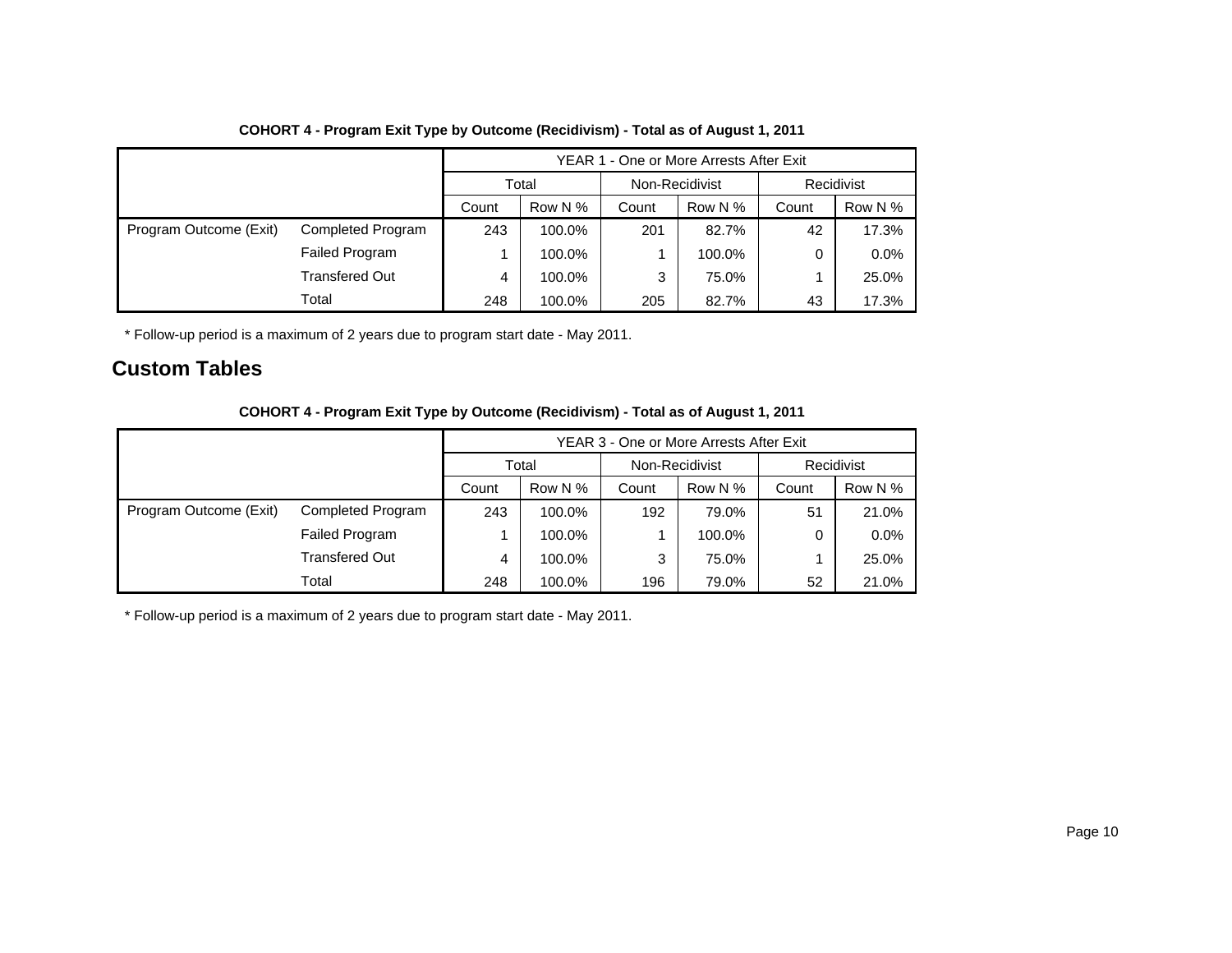



# Final Report: Proposed Performance Indicators in Conjunction with Service Providers

# Performance Monitoring & Evaluation Sub-Committee Report to the Criminal Justice Commission

Prepared by:

Damir Kukec Research and Planning Manager Research and Planning Unit Criminal Justice Commission

For

Chair Lee Waring Program Monitoring and Evaluation Sub-Committee

October 19, 2012 (Updated)

\*Approved by the Criminal Justice Commission on October 22, 2012.

G:\RESEARCH AND PLANNING\Program Monitoring and Evaluation Committee\Performance Reports\Final Draft - Performance Indicators - PME & SP (Oct 19, 2012).docx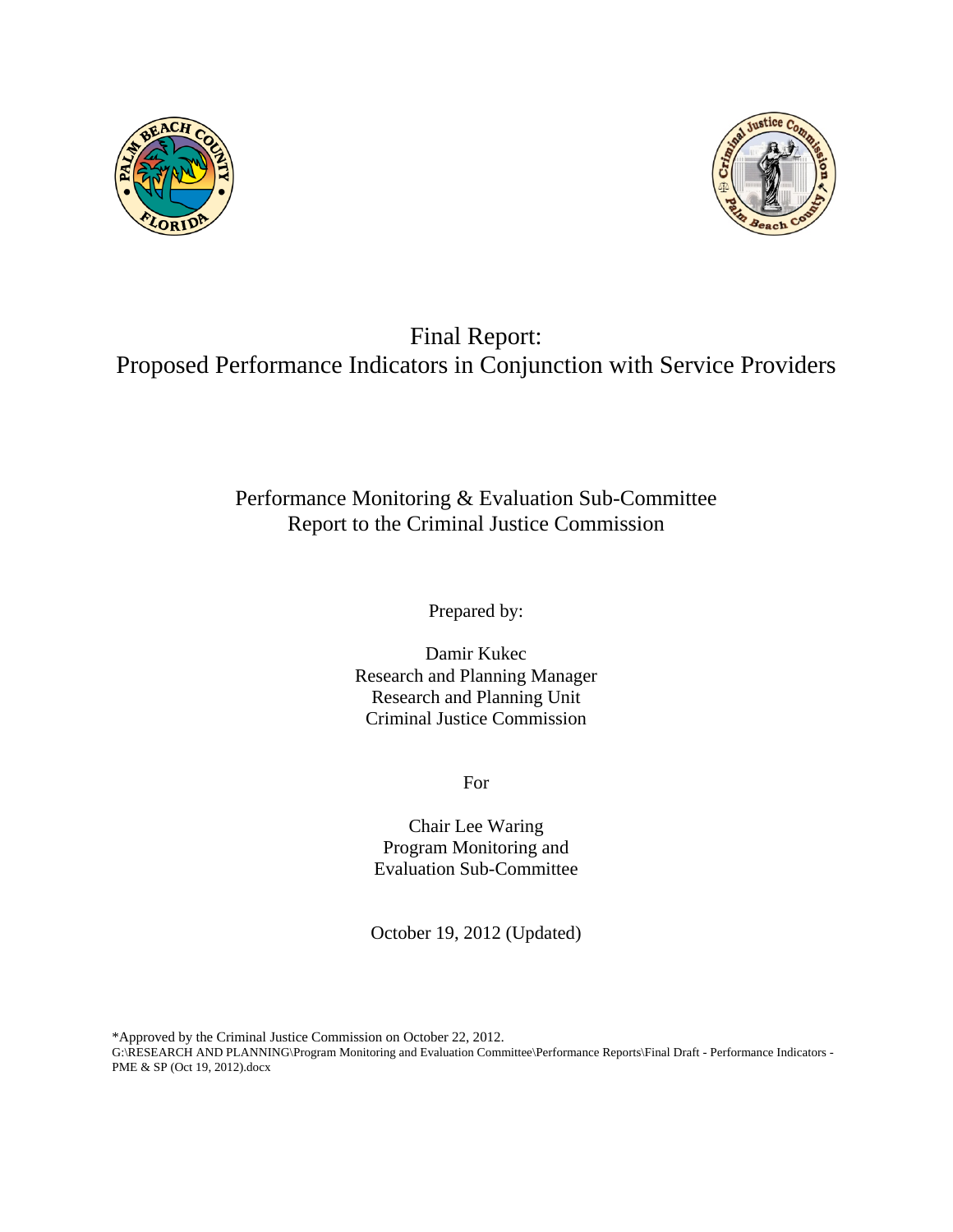### **Introduction**:

On March 26, 2012, during the Annual Planning Meeting, the Criminal Justice Commission identify three major priorities<sup>1</sup> under the heading of crime prevention for the fiscal year 2013 (October 30, 2012 to September 30, 2013). The priorities included 1) drug courts; 2) reentry; and 3) juvenile issues.

The purpose of this brief is to propose performance indicators desired by the Criminal Justice Commission prior to engaging in contracts and agreements with service providers funded by the Commission in fiscal year 2013. The performance indicators stem from previous discussions with member of the Program Monitoring and Evaluation (PME) Sub-Committee, where members expressed a desire to better understand and define "success" when examining process evaluation information. As such, staff has developed preliminary performance indicators for consideration by the PME Sub-Committee and Finance Committee, and the Criminal Justice Commission.

Following the direction of the Criminal Justice Commission, the PME Sub-Committee met with the judiciary, program managers, and program staff to review and discuss the proposed performance indictors presented to the Criminal Justice Commission on September 24, 2012. This brief was updated to include the performance indicators supported by the individual programs noted below.<sup>2</sup>

### **Method**:

<u>.</u>

The performance indicators are based on available historical programmatic data; peer reviewed literature; and program staff experience. The levels are intended to help inform discussions about the desired levels and help members of the Commission to define success. Staff will inform service providers of the desired levels as part of the development of scope of work within contracts and agreements between the COUNTY and service providers/agencies. If during this process, service providers and agencies do not agree with the desired performance and outcome measures; this will be brought back to the Finance Committee to address.

The report typically includes three performance indicators: 1) annual caseload; 2) completion (or graduation) rates; and 3) recidivism. It is important to note that the sub-committee agreed that recidivism was the most important performance indicator for reporting to the Criminal Justice Commission on a short term basis; and that recidivism was also an important outcome measure for the programs, since they are intended to prevent crime; and in most cases address behaviors that espouse criminal or delinquent conduct.

<sup>&</sup>lt;sup>1</sup> Criminal Justice Commission, Annual Planning Meeting. March 26, 2012. Motioned by Steven Burdelski and seconded by Gerald Richman (recording Part 2, 1:05:00).<br><sup>2</sup> Program Monitoring and Evaluation (PME) Sub-Committee meeting. October 10, 2012 at 12:00PM, Criminal

Justice Commission, Government Center, 10<sup>th</sup> Floor Conference Room.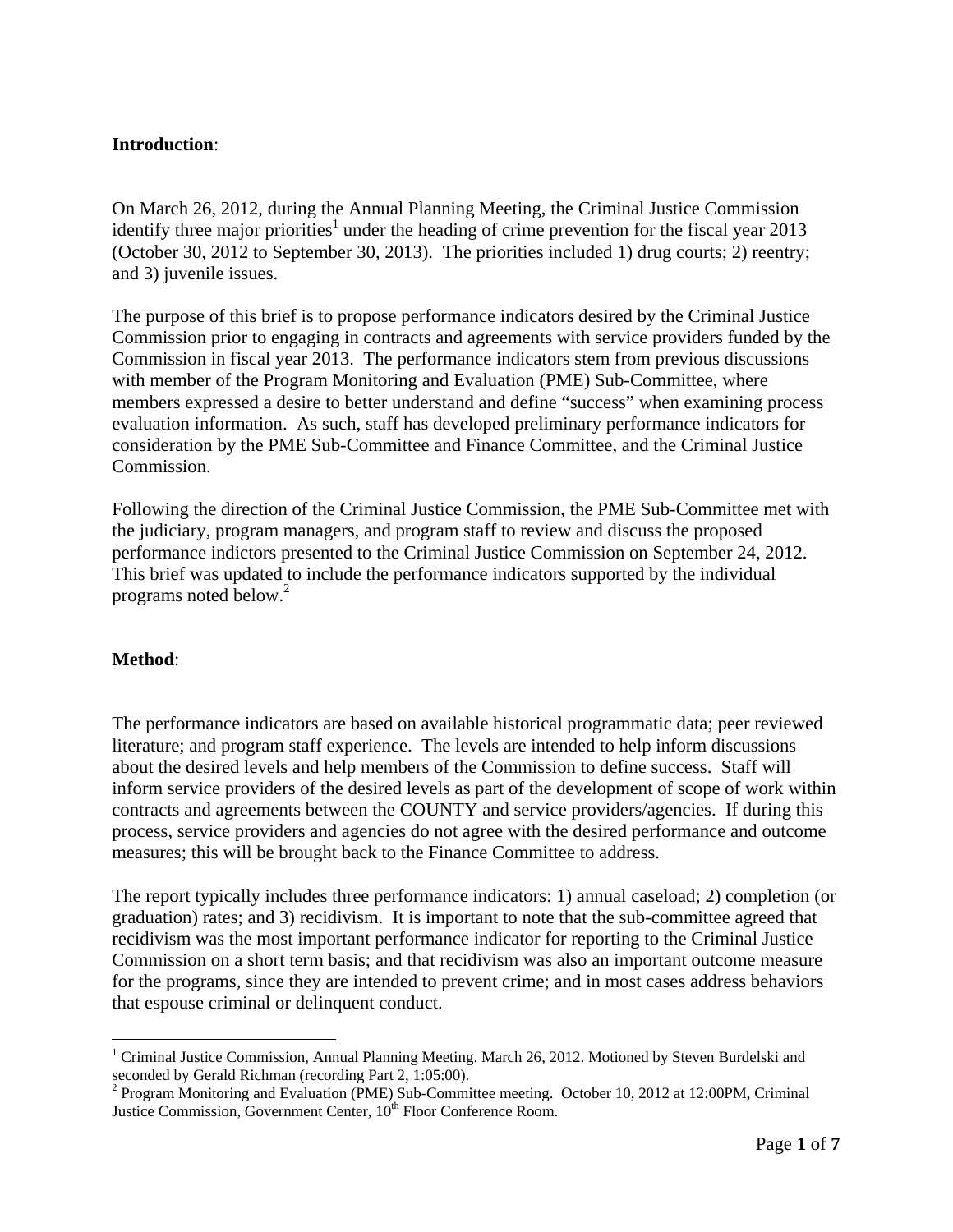It was also noted that programs often have different definitions of recidivism. While Criminal Justice Commission staff recommended the adoption of a standard "uniform" definition; providers and some Sub-Committee members disagreed. For example, the statewide definition of recidivism for adult and juvenile drug courts includes re-arrest and a charge is filed by the State Attorney's Office.<sup>3</sup>

The definition of recidivism can also vary in terms of "cohorts" (who is being followed), followup periods (e.g., during programming, 90 days after completion, six months, 1 year, 2 years, 3 years, and 5 years). It is also important to note that programs identify which criminal history source was used to determine recidivism (e.g., National Crime Information Center, Florida Crime Information Center, etc.).

The performance indicators noted below are for the purpose of providing on-going reporting and monitoring to the Criminal Justice Commission. We intend to track recidivism over a longer period of time (1 year, 3 years, and 5 years), for the purpose of reporting to the Criminal Justice Commission and conducting formal outcome evaluations of programs.

1

<sup>&</sup>lt;sup>3</sup> Office of the State Courts Administrator, Office of Court Improvement., Florida's Adult Drug Court Recommended Practices: Tool Kit. Florida Supreme Court Task Force on Treatment-Based Drug Courts, April 2007.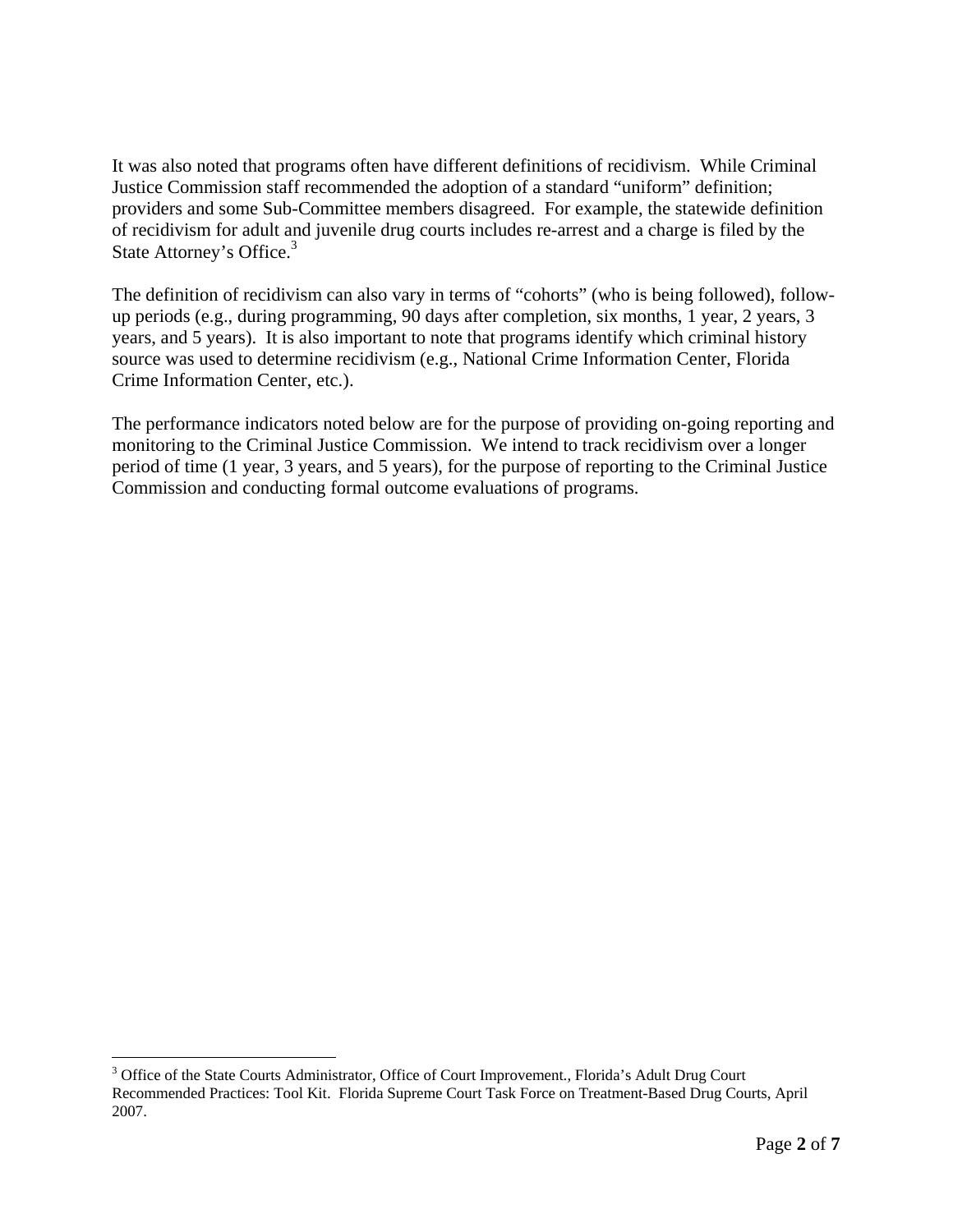### **Proposed Performance Indicators by Priority**: 4

### **Drug Court**:

There are three different types of drug treatment courts under the auspices of the 15<sup>th</sup> Judicial Circuit, Palm Beach County. This includes 1) adult criminal drug court; 2) civil drug court; and 3) delinquency drug court. While there are variations between the three programs, all attempt to address substance abuse by way of court monitoring and treatment. All three courts attempt to reduce substance abuse relapse and recidivism (re-arrest) rates.

| Program                    | <b>Caseload</b> (per<br>year)                                                                                                                                                                                                                                                                 | <b>Target Population</b>                                                                 | <b>Minimal</b><br><b>Performance</b><br><b>Indicator</b>                                                                                | <b>Peer Review</b><br><b>Journals and</b><br>Reports <sup>5</sup>                                                                  |
|----------------------------|-----------------------------------------------------------------------------------------------------------------------------------------------------------------------------------------------------------------------------------------------------------------------------------------------|------------------------------------------------------------------------------------------|-----------------------------------------------------------------------------------------------------------------------------------------|------------------------------------------------------------------------------------------------------------------------------------|
| <b>Adult Drug</b><br>Court | 180 court<br>participants                                                                                                                                                                                                                                                                     | Adult, non-violent felonies<br>(post conviction), Palm<br><b>Beach County Residents</b>  | 50% graduation rate*<br>15% arrested and<br>convicted within three<br>years after graduation,<br>reported every six<br>months**         | 38% arrested after<br>completing drug court<br>program.                                                                            |
| Civil Drug Court           | $100$ court<br>participants<br>(treatment<br>recommended and<br>received)                                                                                                                                                                                                                     | Adults and Juveniles with<br>substance abuse problems,<br>Palm Beach County<br>Residents | 50% graduation rate*<br>15% arrested and<br>convicted within three<br>years after graduation,<br>reported every six<br>months           | No studies found;<br>however, local<br>evaluation is on-going<br>tracking arrest after<br>program with FDLE<br>criminal histories. |
| Delinquency<br>Drug Court  | 14 court participants<br>Palm Beach County youth,<br>ages 12-17, who are either<br>on Probation with a<br>pending violation; failed to<br>complete the Youth Court<br>Teen Drug Court<br>component; or meet<br>criteria under F.S.<br>985.345. (Please see<br>Appendix B for more<br>detail). |                                                                                          | 50% graduation rate*<br>25% arrested and<br>found delinquent<br>within three years<br>after graduation,<br>reported every six<br>months | 24% arrested after<br>completing delinquent<br>juvenile drug court<br>program.                                                     |

\*Graduation denotes that participants successfully completed the program/treatment. \*\*From our examination of the peer review literature, we understand that recidivism rates can be as high as 80% for "highly addicted" persons to as low as 12% in the Palm Beach County adult drug court (five year recidivism rate).

 $\overline{a}$ 

<sup>&</sup>lt;sup>4</sup> Kukec, Damir., Interim Report: Outcome Evaluations of Select Programs, March 26, 2012. For detail concerning program descriptions and outcomes please see the interim report.<br><sup>5</sup> Ibid.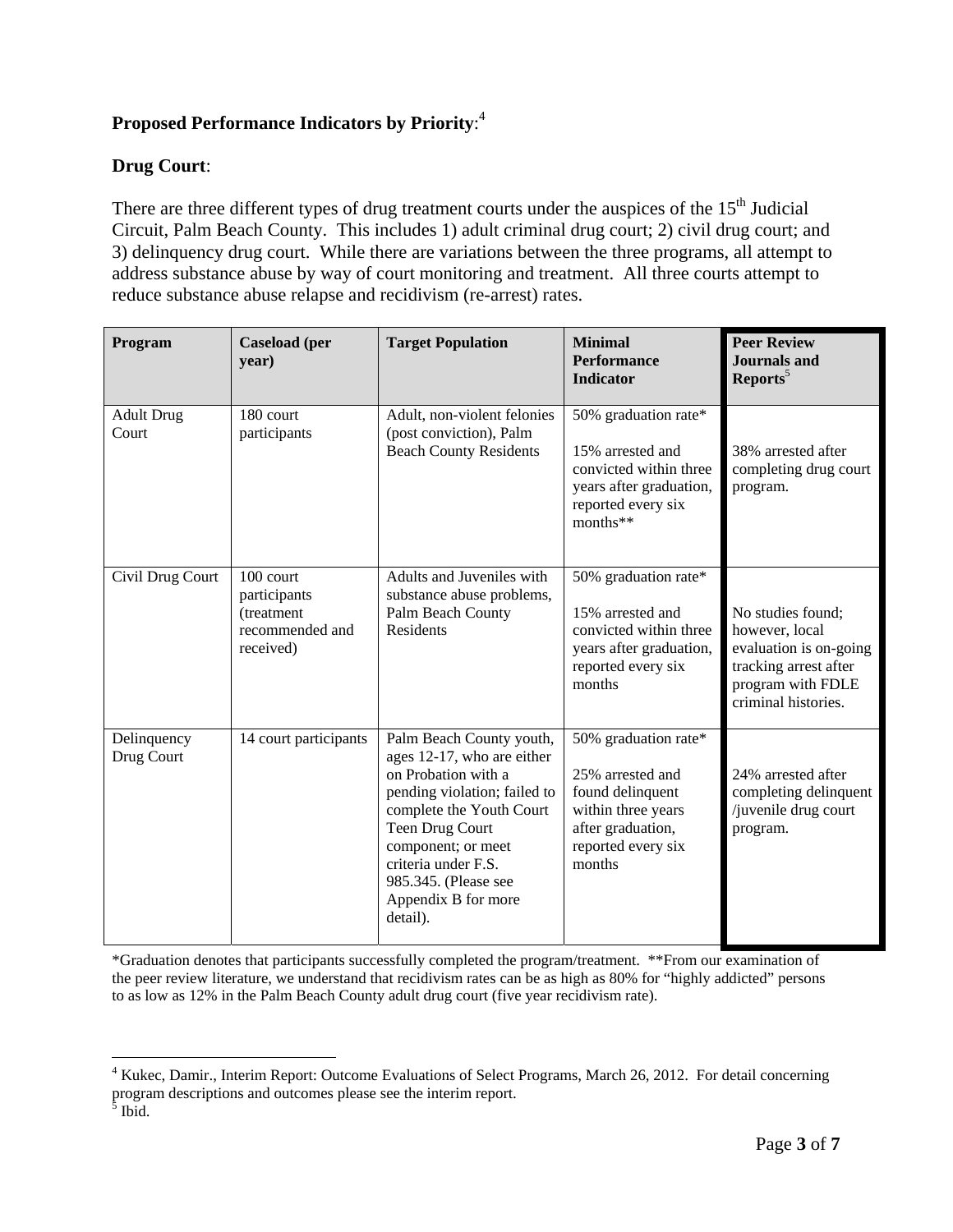### **Reentry**:

The Reentry program includes a number of individual programs administered by various not-forprofits and the Public Defender's Office Reentry Initiative.<sup>6</sup> Other funding was also provided under the auspices of the Weed and Seed program and most recently under the Youth Violence Prevention Project (e.g., Riviera Beach Community Justice Service Center). There are at least nine different service providers working toward helping returning inmates (from either jail or state prison) to reintegrate with society at large. Most recently, the grant funded project entitled RESTORE expanded the scope of the countywide effort to assist reentry for individuals returning from state corrections facilities. The RESTORE program is implemented in partnership with the Florida Department of Corrections; which relocated prisoners from Palm Beach County to a local facility. These individuals are provided pre and post release services to help them transition from the state system back to the community. Programs provide services that include the provision of basic identification, the restoration of specific rights; job training, education, substance abuse treatment and/or mental health treatment, transitional housing, peer mentoring, literacy classes, and case management.

| Program        | <b>Caseload</b> (per<br>year) | <b>Target Population</b>                                                                                                                  | <b>Minimal</b><br><b>Performance</b><br><b>Indicator</b>                                                                                 | <b>Prison and Jail</b><br><b>Comparisons</b>                                                                 |
|----------------|-------------------------------|-------------------------------------------------------------------------------------------------------------------------------------------|------------------------------------------------------------------------------------------------------------------------------------------|--------------------------------------------------------------------------------------------------------------|
| <b>RESTORE</b> | 200 adult felons              | Adult felons returning<br>to Palm Beach County<br>from Florida<br>Department of<br>Corrections                                            | 15% convicted of a<br>new crime and re-<br>sentenced to DOC<br>within three years<br>after release reported<br>every six months*         | 33 % arrested and<br>return to Department<br>of Corrections within<br>three years after<br>release.          |
| Non-Restore    | 250 adult ex-<br>offenders    | Adult misdemeanants<br>and felons returning to<br>Palm Beach County<br>from Florida<br>Department of<br>Corrections or the<br>County Jail | 25% convicted of a<br>new crime and<br>returned to<br>incarceration within<br>three years after<br>release reported<br>every six months* | 51% arrested and<br>return to Palm Beach<br>County Jail within<br>three years after<br>release. <sup>8</sup> |

\* The recidivism rate is approximately one-half of the Department of Corrections recidivism rate (30% of prisoners released from state prison returned to the state prison system within three years). The recidivism rate for individuals released from county jail is approximately 50%; where one-half are re-incarcerated within three years following release. The RESTORE and non-RESTORE reductions in recidivism are also identified in the five year Reentry Strategic Plan; as well as the RESTORE project grant funded by the federal Department of Justice.

 $\overline{a}$ 

<sup>&</sup>lt;sup>6</sup> Previously called the R.E.A.P. program (Recovery, Empowerment, Achievement, and Prosperity).

For more information see  $\frac{www.dc.state.fl.us/oth/faq.html}{% Yukco. Demir. Beoidivism for Balm: Boosh County Iail.$ 

<sup>&</sup>lt;sup>8</sup> Kukec, Damir., Recidivism for Palm Beach County Jail Inmates., Research and Planning Brief. October 7, 2008.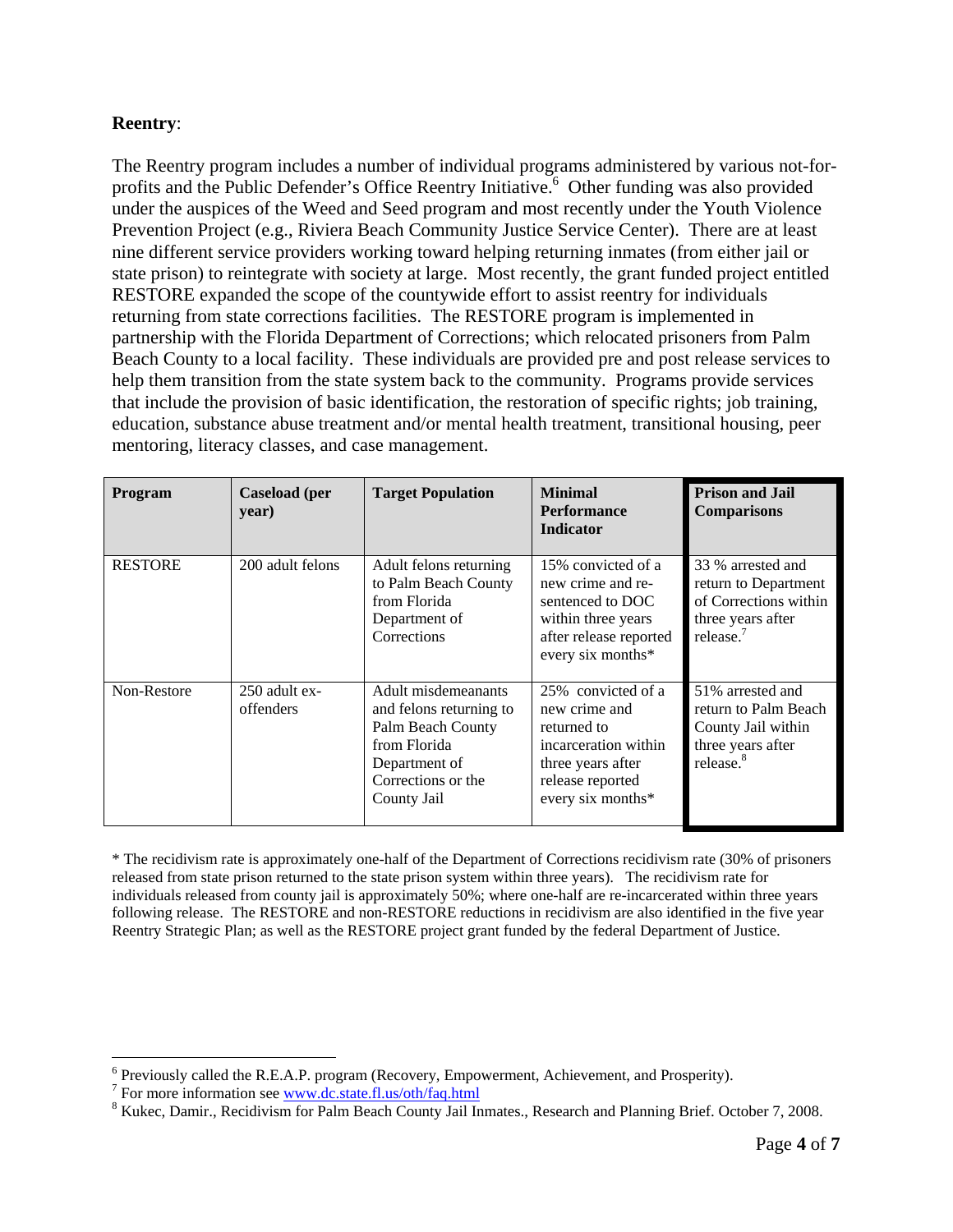### **Juvenile Issues**:

During the Annual Planning Meeting members identified Juvenile Issues as a priority. In the absence of specific programming, staff will develop specific outcome measures that will be proposed once programming (i.e., intervention, education, positive environment, etc.) is considered by the Finance Committee.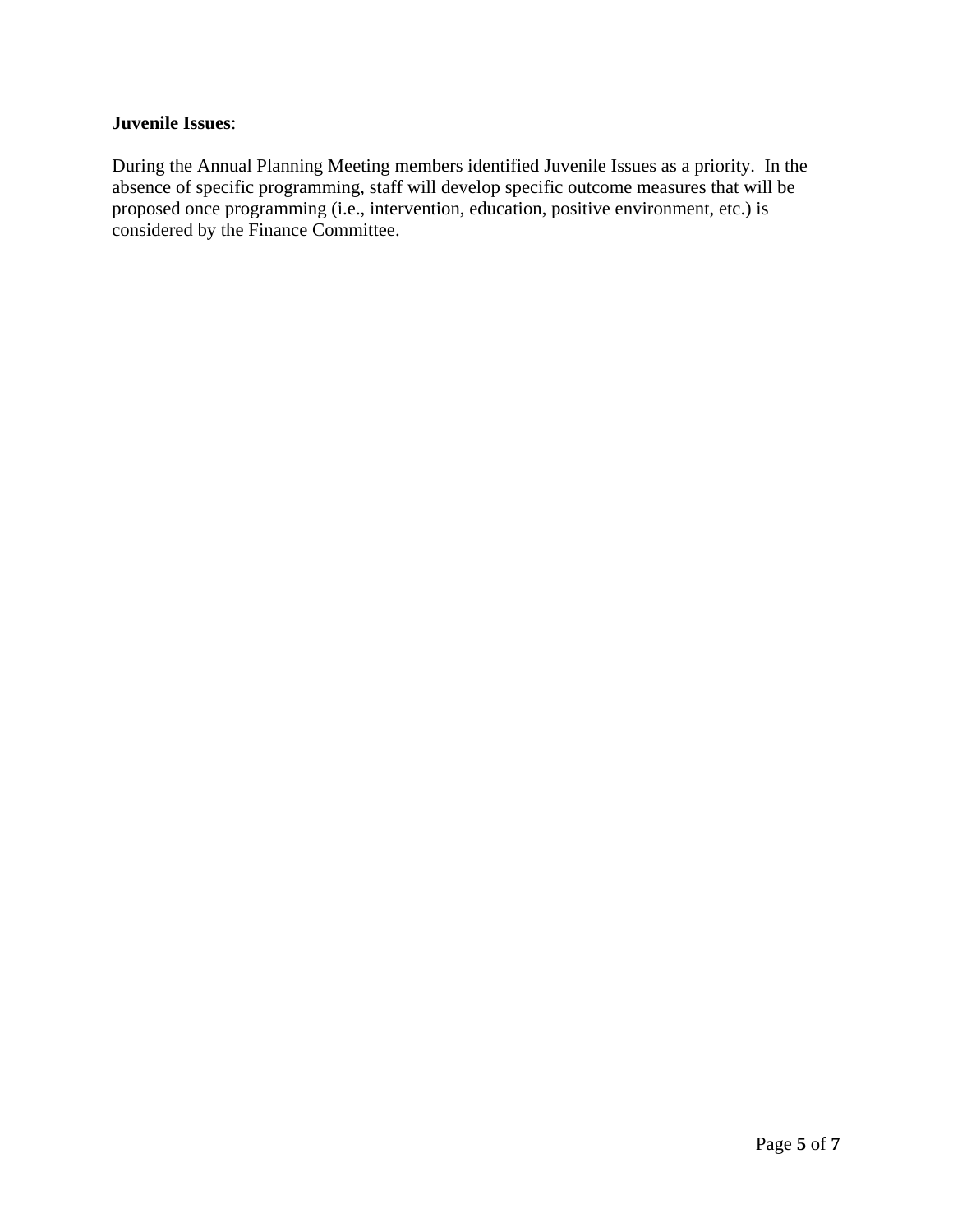### **APPENDIX A:**

The statewide performance indicators include a definition of recidivism and retention to include:

### A. **Recidivism**:

(1) Any re-arrest *for a serious offense\* resulting in the filing of a charge* for drug court participants during involvement in the drug court program after successful completion of the program for the following time frames:

0-12 months after program completion; 1-2 years after program completion; and 2+ years after program completion. Case disposition should also be captured.

\*Serious offenses are defined as any arrest and charge with a crime that carries a sentence of at least one year upon conviction. Though not strictly part of the definition of serious offenses, DUI and misdemeanor drug offenses are also important indicators of drug court effectiveness and should be captured.

(2) Recommitments to probation or prison within the Department of Corrections while under supervision or not. Includes recommitments for drug court participants during involvement in the drug court program and after completion of the program for the following time frames: 0-12 months after program completion; 1-2 years after program completion; and 2+ years after program completion. The types of arrests (e.g., drug possession, other nonviolent offenses, and violent offenses) and case disposition should be captured.